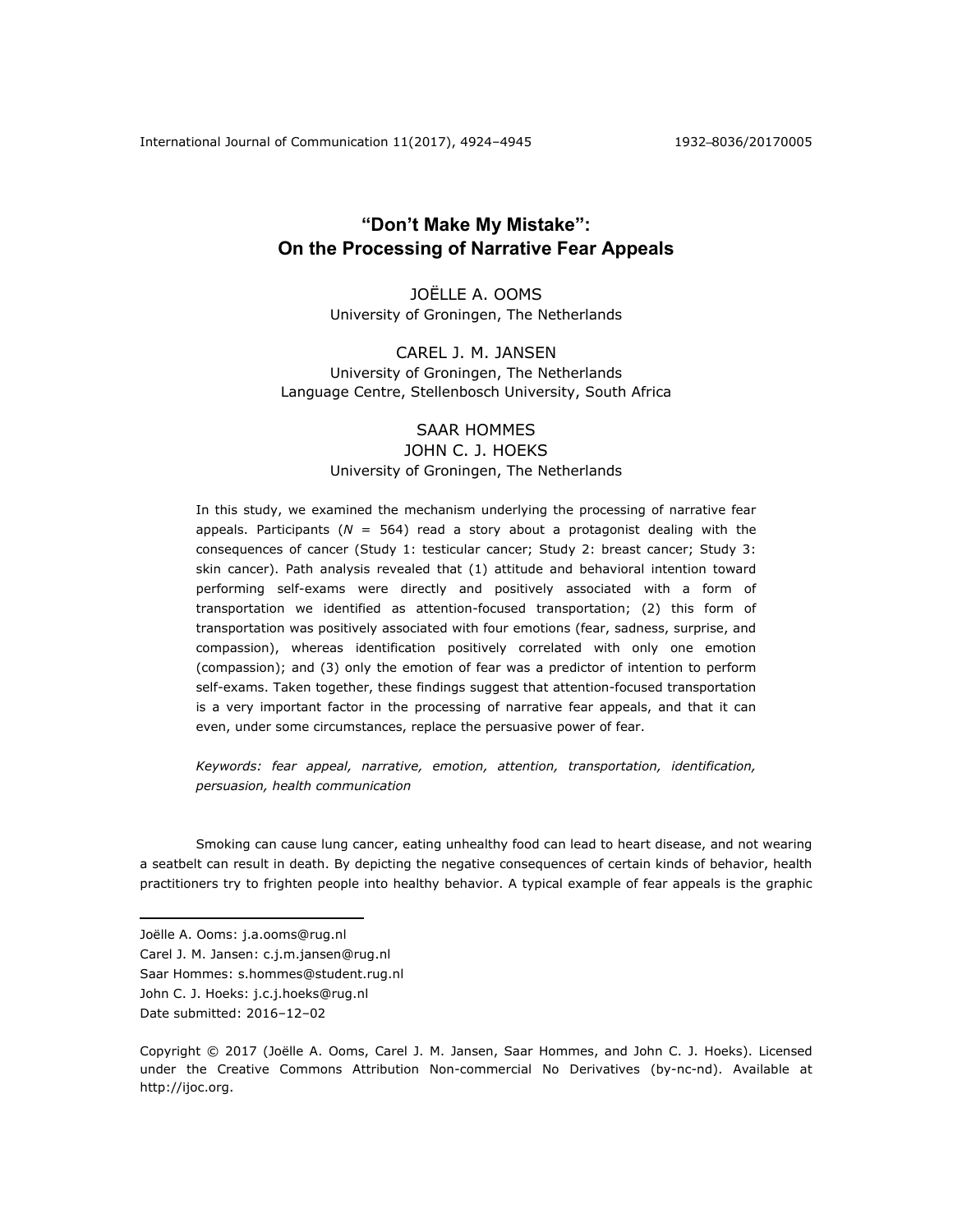warning on cigarette packages, consisting of a picture with a single sentence. In one of such warnings, which recently appeared in the Netherlands, a picture of two crying people standing above a small coffin is accompanied by the text, "Smoking can kill your unborn baby." This message conjures up a small story about a couple that expected a baby, which eventually died because the mother smoked. This is an illustration of the fact that a message does not have to completely explicate a story to be perceived as narrative, as "our narrative perception stands ready to be activated in order to give us a frame or context for even the most static and uneventful scenes" (Abbott, 2002, p. 11). If narrative is broadly defined as "a symbolic representation of events involving one or more characters" (Bilandzic & Busselle, 2013, p. 201), many more of these single-picture health messages may actually be perceived as fear-inducing narratives.

Fear appeals often include testimonials by people who have dealt with the threat of the message themselves. These victim statements, and many other fear appeals used in practice or research may be considered narratives (cf., Busselle & Bilandzic, 2009). There is a large body of literature on the processing of health-related narratives, in which variables such as *transportation* into the story and *identification* with the main characters play a central role in changing attitudes and intentions of the reader (e.g., Green & Brock, 2000; Murphy, Frank, Chatterjee, & Baezconde-Garbanati, 2013). However, it is yet unclear how these narrative variables should be placed in prominent models describing the processing of fear appeals in general, such as the extended parallel process model (EPPM; Witte, 1992). The present study tries to clarify the role of transportation and identification in processing fear appeals by investigating (1) how transportation and identification are related to fear and also other emotions that may be elicited during the processing of narratives, and (2) how these narrative variables and emotions are associated with persuasive outcomes of narrative fear appeals.

#### **Narrative Persuasion**

There is accumulating evidence that narratives can have an impact on behavioral intentions and attitudes of receivers (e.g., Braddock & Dillard, 2016). Research has identified two variables that are relevant for narrative persuasion: transportation (Green & Brock, 2000) and identification (De Graaf, Hoeken, Sanders, & Beentjes, 2012). Green and Brock (2000) define transportation as "a convergent process, where all mental systems and capacities become focused on events occurring in the narrative" (p. 701). Identification can be seen as "a process that consists of increasing loss of self-awareness and its temporary replacement with heightened emotional and cognitive connections with a character" (Cohen, 2001, p. 251). Both refer to the degree of involvement in the story, but whereas transportation relates to the story as a whole, identification more specifically relates to the characters who play a role in the story (Tal-Or & Cohen, 2010).

It has been suggested that transportation and identification have an impact on attitudes and intentions by evoking (strong) emotional responses (Cohen, 2001; Green & Brock, 2000), but it is not quite clear yet what the interplay is among narrative variables, emotions, and persuasive outcomes. Murphy, Frank, Moran, and Patnoe-Woodley (2011), for example, found that identification had an influence on transportation, which led to stronger positive and negative emotions. Transportation and emotions, in turn, were related to changes in attitudes and behavior (see also Murphy et al., 2013). Banerjee and Greene (2012) did not study effects of identification, but found that some emotions (i.e.,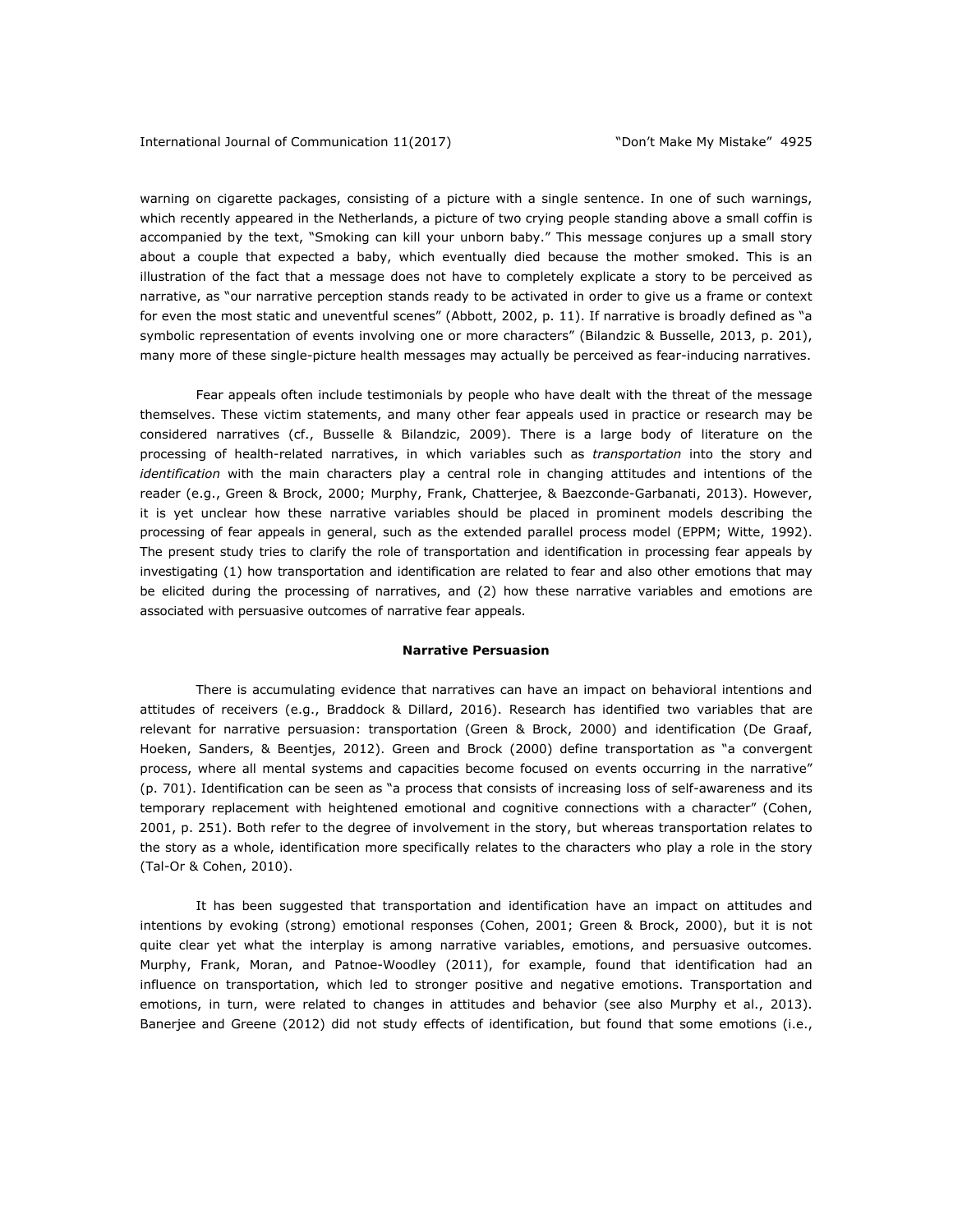sadness and contentment) mediate the relation between transportation and anti-cocaine expectancies. Hoeken and Sinkeldam (2014), on the other hand, did not study effects of transportation, but provided empirical evidence for the importance of identification in the process by showing that emotions mediate the relation between identification and the attitude of readers.

In addition to contributing to the current discussion on the roles of identification, transportation, and emotions in narrative persuasion, in the current study, we wanted to find out whether, and to what extent, transportation and identification are also associated with fear and other emotions reported in studies on fear appeals. These studies have shown a large variety in the stimuli they used: from written testimonials (e.g., Banerjee & Greene, 2012) to public service announcements (e.g., Dillard, Plotnick, Godbold, Freimuth, & Edgar, 1996). As argued in the Introduction, many of these fear appeals can actually be perceived as narratives.

Following Dillard and Nabi (2006; Nabi, 2010), we adopted an appraisal approach of emotions, in which there is a set of discrete emotions, which are the consequence of the cognitive appraisal of a given event (i.e., what is the significance and meaning of the event for an individual), and have different behavioral components called *action tendencies* (Lazarus, 1991). These action tendencies, which can be seen as precursors to behavioral intentions, are predictive of behavioral outcomes (Nabi, 2010).

## **Emotions in Narrative Fear Appeals**

To study the role of emotions in narrative persuasion, messages concerning cancer seem appropriate, as they are likely to arouse strong emotions (Dillard & Nabi, 2006). In this context, four emotions seem especially relevant: fear, sadness, surprise, and compassion. Fear, of course, is central, as reading about a protagonist who has to deal with the negative consequences of not performing a certain behavior (in this case, self-exams) can scare. Sadness is likely to be felt by reading about a protagonist who is suffering. Sadness is the result of an appraisal that there is a negative situation, but there is no external party to blame for it. This is likely the case with cancer, the health topic of our study. If there were an external agent to blame, anger would be more likely to be felt than sadness (Myrick, 2015). The third emotion is surprise. Surprise is the result of experiencing novelty (Dillard & Nabi, 2006), and can thus be felt when receiving new information about the consequences of different types of cancer or the recommended self-exams. In addition, receiving unexpected information about the susceptibility to cancer can evoke surprise (Alden, Mukherjee, & Hoyer, 2000).

Finally, narrative fear appeals might evoke feelings of compassion because of the narrative format that addresses the perspective of one or more protagonists (Oliver, Dillard, Bae, & Tamul, 2012). Compassion is an emotional state evoked by perceiving another person's suffering (Goetz, Keltner, & Simon-Thomas, 2010; Lazarus, 1991). When reading about a protagonist who suffers, readers who identify with this protagonist might thus feel compassion. Transportation can also lead to the arousal of compassion, as shown by Oliver et al. (2012).

In terms of hypotheses, we expected that transportation into the story  $-$  more specifically attention-focused transportation, which is discussed in detail in the Measures section — and identification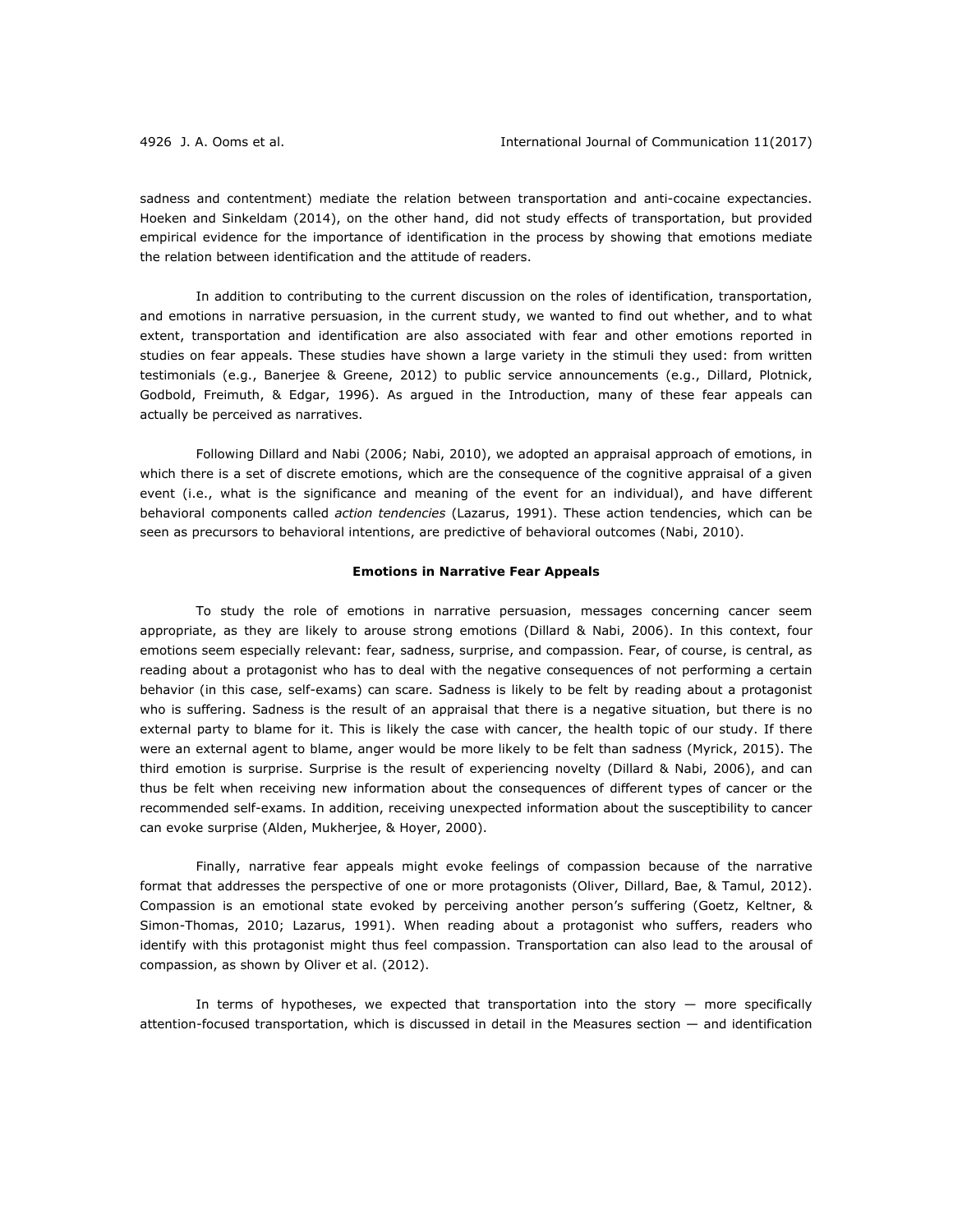with the protagonist would be positively associated with reported fear, sadness, surprise, and compassion. Furthermore, we expected that attention-focused transportation and identification would be reciprocally related, as suggested by Tal-Or and Cohen (2010) and Murphy et al. (2011).

- *H1: Attention-focused transportation and identification would be reciprocally related.*
- *H2: Attention-focused transportation (H2a) and identification (H2b) would be positively associated with reported fear.*
- *H3: Attention-focused transportation (H3a) and identification (H3b) would be positively associated with reported sadness.*
- *H4: Attention-focused transportation (H4a) and identification (H4b) would be positively associated with reported surprise.*
- *H5: Attention-focused transportation (H5a) and identification (H5b) would be positively associated with reported compassion.*

#### **The Persuasive Effects of Emotions**

As mentioned, per emotion, different behavioral intentions can be predicted based on their action tendencies. The action tendency of fear is typically avoidance. But, as Dillard (1994) states, "sometimes avoidance is not possible and therefore actually altering the nature of the person–environment relationship is required. This is typically the aim of fear appeals" (p. 309). According to the EPPM (Witte, 1992), receivers have two ways to deal with fear: *fear control* (e.g., deny the risk) and *danger control*  (e.g., actively reduce the risk). Witte (1998) proposes that, under the condition that perceived efficacy is high, fear indirectly influences danger control responses, as mediated by threat (Proposition 7 of EPPM). Ooms, Jansen, and Hoeks (2015), however, found evidence that fear can also have a direct, positive relation with behavioral intention that is not mediated by threat. Several meta-analyses have shown that high levels of fear are indeed associated with danger control (Tannenbaum et al., 2015; Witte & Allen, 2000). So, whether the fear–persuasion relationship is mediated by threat or not, we expected:

*H6: Fear would be positively associated with attitude (H6a) and intention (H6b) if perceived efficacy were high (see Witte, 1992).* 

Based on the action tendency of sadness, which is withdrawal (Dillard et al., 1996), receivers can be expected to not want to take action. However, sadness can also encourage reflection on the consequences of failure to take preventive action (Dillard & Nabi, 2006), leading to acceptance of the message instead of rejection. Some studies have found negative effects of sadness on message acceptance (e.g., Banerjee & Greene, 2012), whereas others have reported positive effects of sadness on message acceptance (Dillard & Peck, 2000; Hoeken & Sinkeldam, 2014). In their review of the relations between discrete emotions and health outcomes, Consedine and Moskowitz (2007) state that sadness may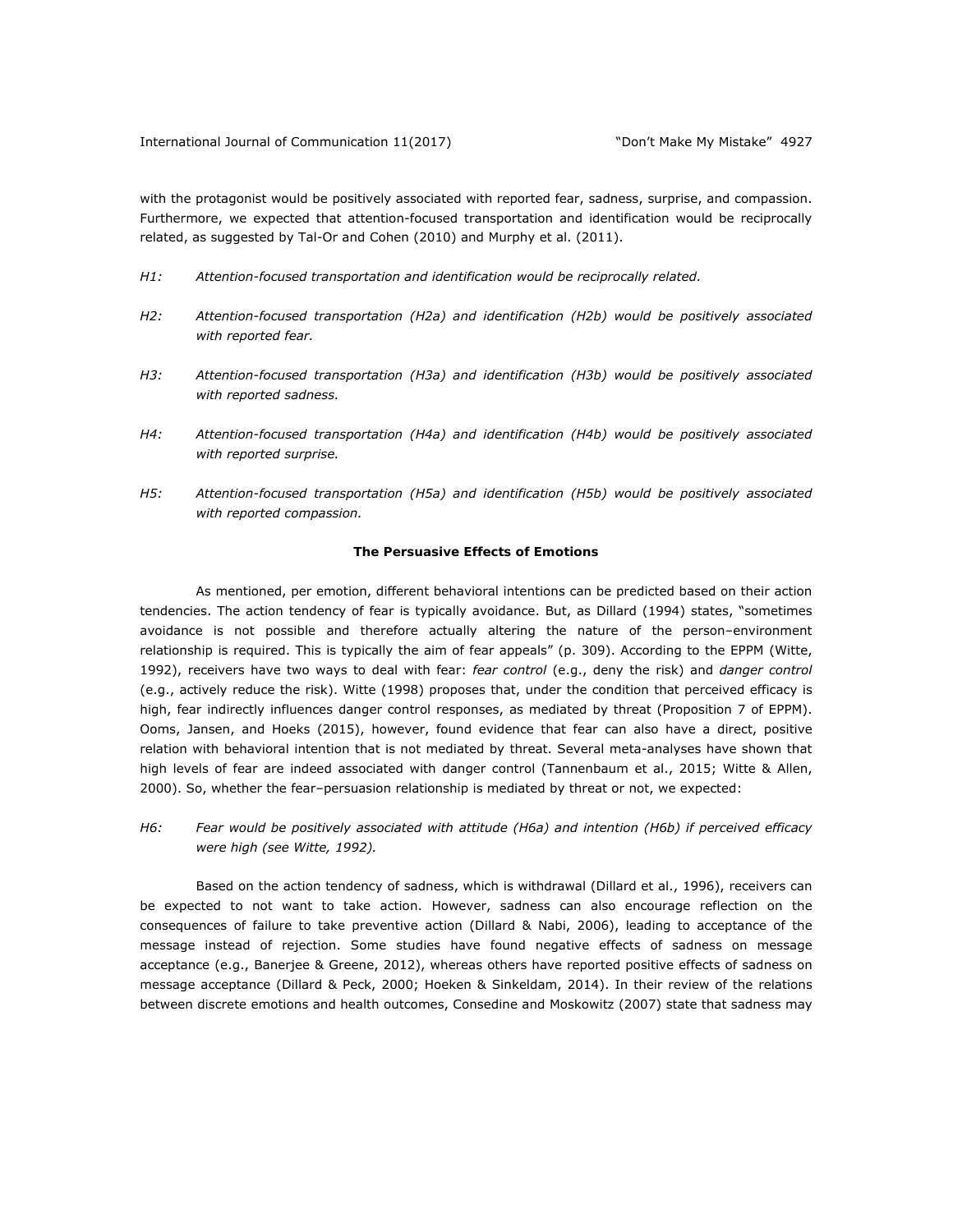lead to a greater likelihood of detecting symptoms: Because sadness heightens awareness of health issues, receivers may feel more inclined to examine themselves. Therefore, we tentatively assumed:

## *H7: In a health-related context, sadness would be positively associated with attitude (H7a) and intention (H7b).*

The action tendency of surprise is to focus (Dillard, 1996) or to orient (Silvia, 2009), which implies that receivers will try to process the message. Dillard and Peck (2000) found positive effects of surprise on message acceptance, just as Dillard and Nabi (2006) did when they replicated the earlier findings in a cancer-related context. Therefore, we assumed:

### *H8: Surprise would be positively associated with attitude (H8a) and intention (H8b).*

The action tendency of compassion is a desire to help someone (Goetz et al., 2010; Lazarus, 1991). Oliver et al. (2012) showed that feelings of compassion positively changed attitudes toward stigmatized groups, suggesting that compassion really is an "other-oriented" emotion. Myrick and Oliver (2014) showed that compassion was positively related to both social and individual behavior. As compassion also involves feeling personal distress (Lazarus, 1991), it might result in receivers wanting to avoid such outcomes for themselves. Accordingly, we assumed:

## *H9: Compassion would be positively associated with attitude (H9a) and intention (H9b).*

A final remark concerns the attitude–intention relationship. Various models of human behavior predict that attitude is an important determinant of intention (e.g., Fishbein & Yzer, 2003). The causal relation between attitude and intention has also been supported by several meta-analyses (e.g., Park, 2000). Hence, our last hypothesis was:

## *H10: Attitude would be positively associated with intention.*

These hypotheses are summarized in the model in Figure 1. To test this model, we conducted three correlational studies (Study 1: testicular cancer; Study 2: breast cancer; Study 3: skin cancer) in which participants were presented with a narrative fear appeal and subsequently filled out a questionnaire with items measuring transportation, identification, attitude, and intention, and also the emotions they felt while reading the story.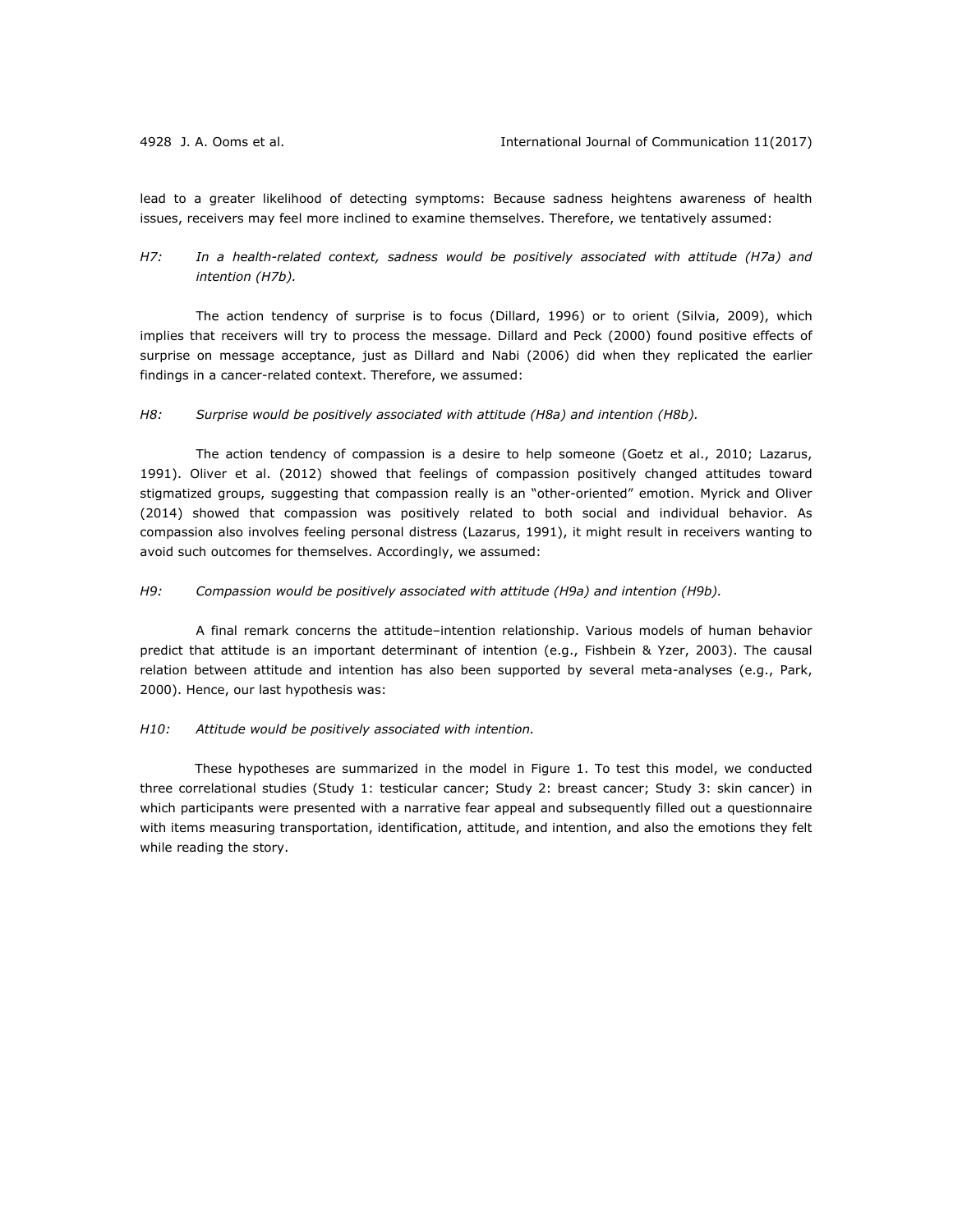International Journal of Communication 11(2017) The mass of Make My Mistake" 4929

 $\overline{a}$ 



*Figure 1. Hypothesized model.* 

#### **Method**

#### *Materials*

Three narrative fear appeal messages were developed, presenting a story about a student who has to deal with the severe consequences of cancer. In the last paragraph of the story, the student urges others to perform a self-exam every month to detect cancer at an early stage. In addition, information is provided on how to perform the self-exam, so as to promote high levels of perceived efficacy, which was required to test H6. The story was adapted from Morman (2000), who showed that his narrative about a young man with testicular cancer was able to arouse high levels of fear, threat, and efficacy.

To increase the generalizability of our results, we chose three cancer types, all of which can be detected by performing self-exams: testicular cancer (the most frequent form of cancer in young men), breast cancer (the most frequent form of cancer in women), and skin cancer (the most frequent form of cancer in adolescents). $<sup>1</sup>$  The story on testicular cancer with a male protagonist was presented only to men,</sup> the story on breast cancer with a female protagonist was presented only to women, and the story on skin

<sup>&</sup>lt;sup>1</sup> Statistics from Integraal Kankercentrum Nederland (Netherlands Comprehensive Cancer Organisation) at http://www.cijfersoverkanker.nl/meest-voorkomende-soorten-52.html, which are comparable with the numbers provided by the U.S. National Cancer Institute (https://www.cancer.gov/types/aya).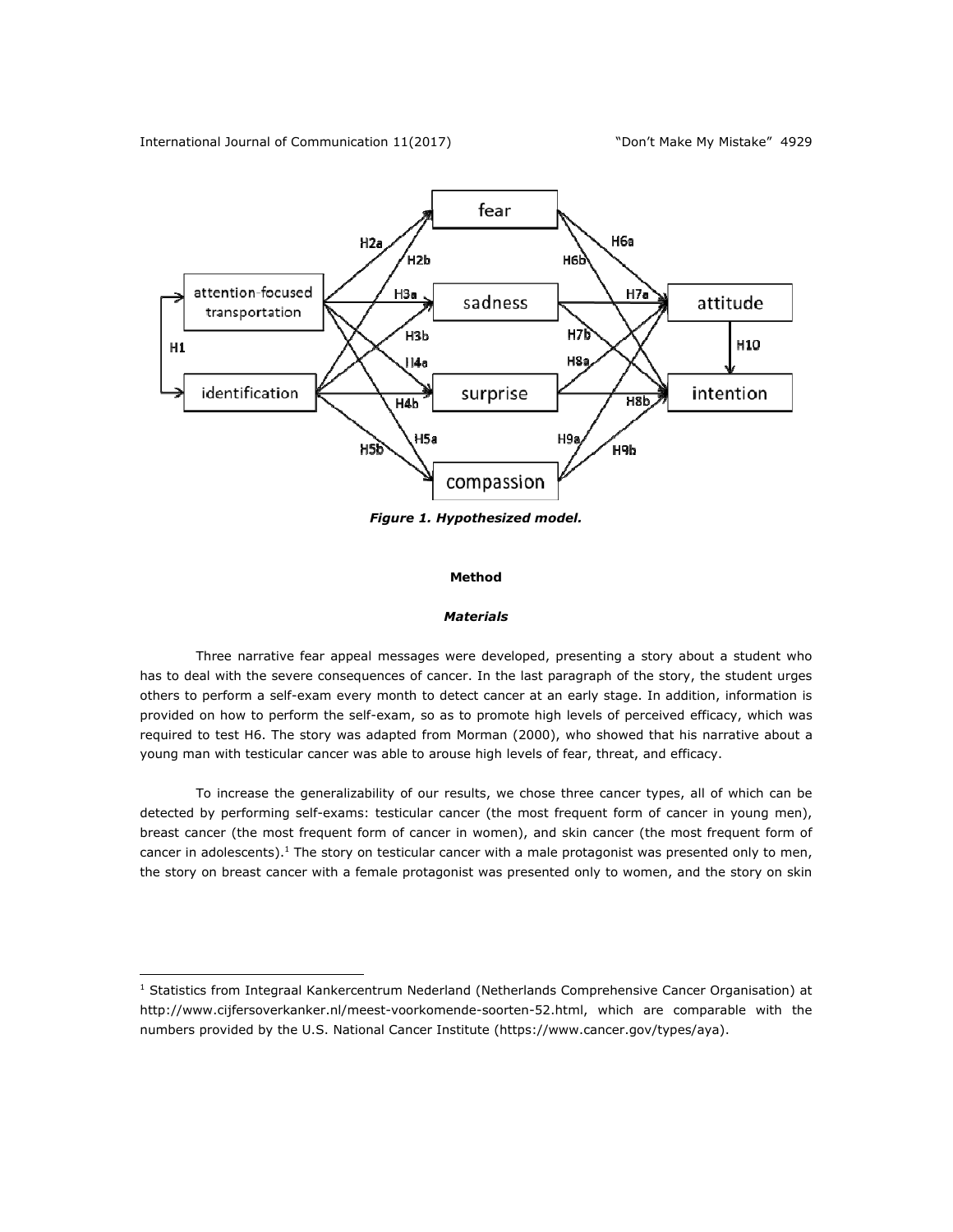$\overline{a}$ 

cancer was presented to women and men, creating a total of four research samples.<sup>2</sup> All of the stories were perceived as credible and comprehensible by our participants (mean scores of the different versions ranged from 4.8 to 5.9, clearly above midpoint "4" on a 7-point scale). An English translation of the narrative about testicular cancer is presented in Appendix A. Original Dutch materials are available on request from the first author.

## *Participants and Procedure*

In total, 609 students, enrolled in undergraduate courses at the University of Groningen (the Netherlands) participated in the three studies. They voluntarily filled out a paper-and-pencil questionnaire consisting of a cover page with instructions, the narrative fear appeal, and questions on the measures reported, followed by some personal questions about the participant. After exclusion of respondents of whom one or more data points were missing, the final group consisted of 564 participants with a mean age of 19.97 years (*SD* = 2.16); 61.5% were women. Of all respondents, 24.1% reported having a family member or close friend who has experienced cancer. Table 1 lists the characteristics per study.

| Table 1. Characterization of the Four Samples. |                          |                            |                        |                      |  |  |  |
|------------------------------------------------|--------------------------|----------------------------|------------------------|----------------------|--|--|--|
| Characteristic                                 | Breast cancer<br>(women) | Testicular cancer<br>(men) | Skin cancer<br>(women) | Skin cancer<br>(men) |  |  |  |
| n                                              | 106                      | 88                         | 241                    | 129                  |  |  |  |
| Age (years), $M(SD)$                           | 19.3 (1.64)              | 20.8 (2.58)                | 19.6 (1.73)            | 20.7 (2.55)          |  |  |  |
| Experience with cancer (%)                     | 46.2                     | 5.7                        | 22.8                   | 20.9                 |  |  |  |

#### *Measures*

Below, the approximate English translations are given of the original Dutch items. Unless noted otherwise, 7-point Likert scales were used, ranging from *strongly disagree* (1) to *strongly agree* (7). In the Results section, we report on the internal consistency of the items used to measure the variables in the model.

 $2$  There were two versions of the skin cancer story, one with a male protagonist and one with a female protagonist, which were shown to both male and female participants in a completely crossed design. Statistical analyses showed that gender of the protagonist did not significantly interact with gender of the participant regarding transportation and identification ( $p > .38$ ); hence, data of the two versions were collapsed in our further analyses. This resulted in four comparable groups: men–testicular cancer, women–breast cancer, men–skin cancer, women–skin cancer.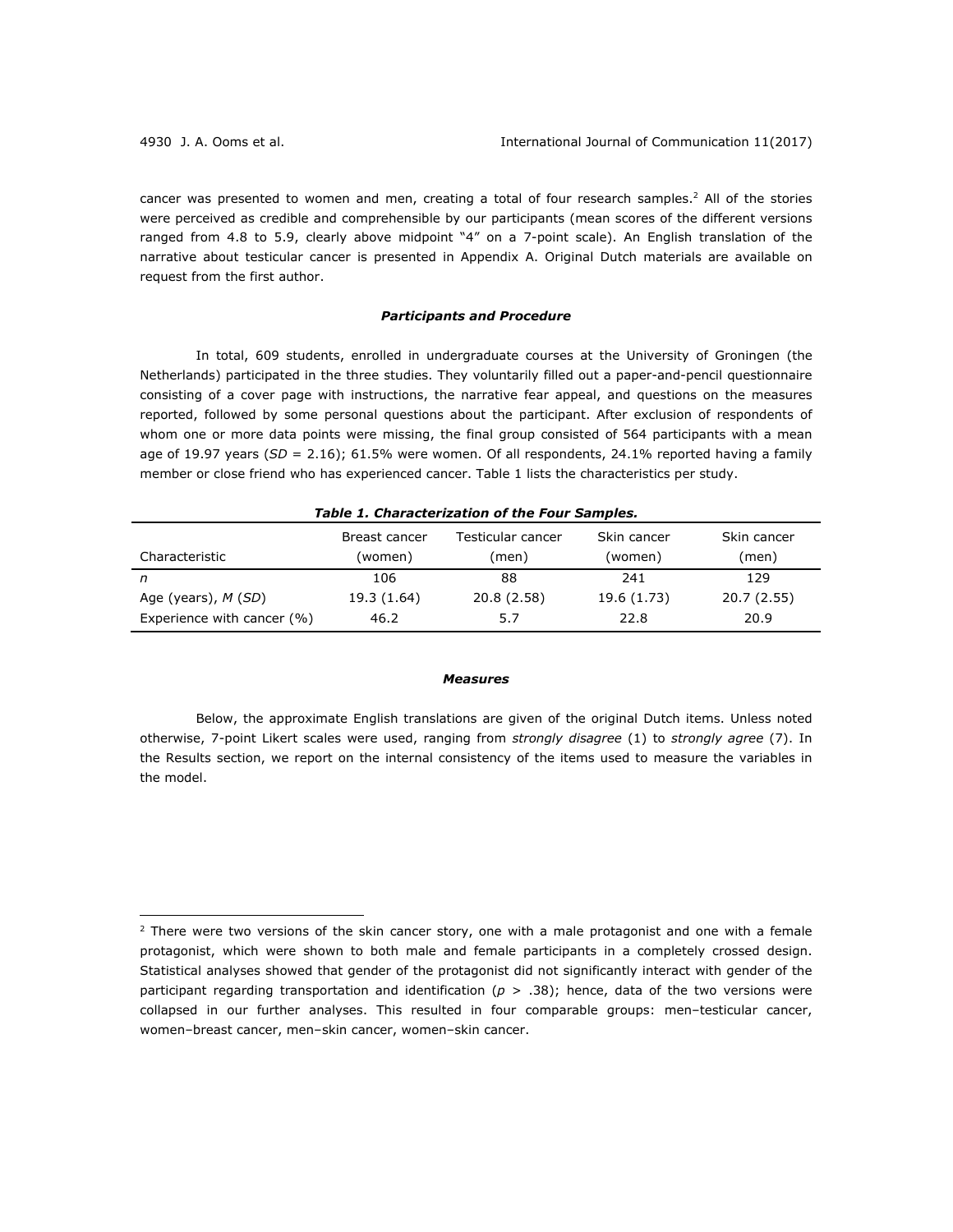#### International Journal of Communication 11(2017) "Don't Make My Mistake" 4931

 $\overline{a}$ 

To measure the emotions<sup>3</sup> of fear, sadness, surprise, and compassion, the questionnaire presented the statement "While reading the story, I felt [emotion]," followed by three or four items for each emotion. The response scale ranged from 1 (*not emotion word*) to 7 (*emotion word*). The following items were derived from Dillard et al. (1996): *afraid*, *scared*, *worried*, *anxious* for fear; *sad*, *dreary*, *dismal* for sadness; and *surprised*, *startled*, *astonished* for surprise. Based on Oliver et al. (2012), we took the items *pity*, *compassion*, and *sympathy* to measure compassion.

Different validated questionnaires are available for the measurement of transportation, of which the Transportation Scale (Green & Brock, 2000) and the Narrative Engagement Scale (Busselle & Bilandzic, 2009) are probably used most often.<sup>4</sup> However, not all items of transportation included in these questionnaires were relevant for our study because of the specific nature of our story: a one-page personal story on the experiences with cancer. Questions such as "The program/story created a new world, and then that world suddenly disappeared when the program/story ended" from Busselle and Bilandzic (2009, p. 337) did not seem relevant because of the minimal length of our stimulus. In addition, a question such as "The events in the narrative are relevant *to my everyday life* [emphasis added]" from Green and Brock (2000, p. 704) seemed not very useful to ask a healthy person. Choosing only transportation-related items that were suitable for our story resulted in the following set: "While I was reading the narrative, activity going on in the room around me was on my mind" (reverse-scored), "I was mentally involved in the narrative while reading it," and "I wanted to learn how the narrative ended" (from Green & Brock, 2000, p. 704), and two items that can be found in both Green and Brock (2000, p. 704) and Busselle and Bilandzic (2009, p. 337)—"I found my mind wandering while reading the narrative" (reverse-scored) and "The narrative affected me emotionally." Furthermore, we added one item from De Graaf et al. (2012), who also based their items on the Transportation Scale of Green and Brock: "My attention was fully captured by the story." Within this set, the focus lies on attention items, excluding those focusing on imagery (see Green & Brock, 2000) or narrative presence (see Busselle & Bilandzic, 2009). We therefore labeled our measure *attention-focused transportation* (AFT). Moyer-Gusé and Nabi (2010) used a comparable measure (our five items with two extra items) to measure transportation.

 $3$  It must be noted that only self-reported measures were used. Although self-reported emotions can be valid, especially when it concerns current emotion states (Mauss & Robinson, 2009), it might also be interesting to involve continuous measures. Ordonana, González-Javier, Espín-López, and Gómez-Amor (2009), for example, applied a psychophysiological perspective to the study of fear appeals by measuring heart rate and skin conductance. These measures, however, showed no significant relation with reported fear or intentions, indicating that "psychophysiological reactions to fear appeals are probably a bit more complex" (Ordonana et al., p. 210). In their review of emotion measures, Mauss and Robinson (2009) also state that self-reported and physiological measures of emotions cannot be assumed to be interchangeable. Furthermore, physiological measures appeared to be better in establishing valence and arousal instead of identifying discrete emotions. Especially this latter fact complicates the use of psychophysiological measures in studies that try to predict specific emotional responses, as we did in our study.

<sup>4</sup> More recently, the Transportation Scale–Short Form (Appel, Gnambs, Richter, & Green, 2015) has been introduced, but that questionnaire was published only after we had already started gathering our data.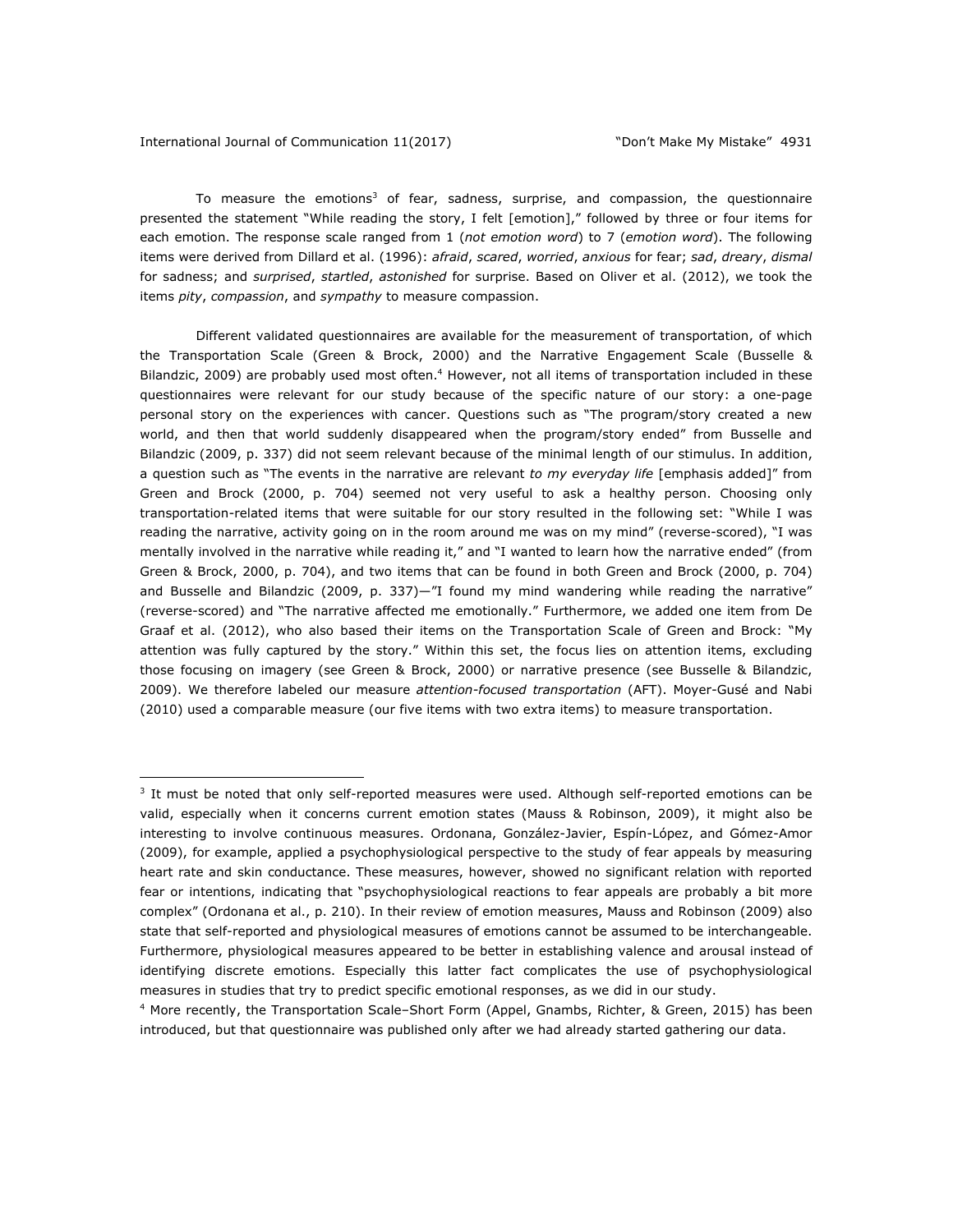Identification was assessed with three items from Tal-Or and Cohen (2010), namely, "While reading the narrative, I could feel the emotions *X* portrayed," "I think I have a good understanding of *X*," and "I felt I could really get inside *X*'s head" (p. 415). The remaining two items of the instrument used by Tal-Or and Cohen were not applicable to the relatively short stories that were used here as stimuli.

Attitude toward performing self-exams was measured by asking participants by means of semantic differentials how *useful*, *good*, *important*, and *effective* they found self-exams (De Hoog, Stroebe, & De Wit, 2008). Intention to perform self-exams was measured by three items ("In the next half year I plan to/intend to/will perform the self-exam monthly") following Fishbein and Ajzen (2010).

To check whether the stories produced the required levels of efficacy, we also measured selfefficacy and response efficacy. The items for both concepts were based on the Risk Behavior Diagnosis Scale, developed by Witte, Cameron, McKeon, and Berkowitz (1996). Self-efficacy was measured with three items: "I am able to perform self-exams to detect *X* cancer," "Performing self-exams to detect *X* cancer is easy to do," and "I can perform self-exams to detect *X* cancer." Cronbach's alpha for these three items was good (*α* = .90). Response efficacy was measured with two items in conformity with the Risk Behavior Diagnosis Scale: "Performing self-exams works in detecting *X* cancer in an early stage" and "Self-exams are effective in detecting *X* cancer in an early stage." The third response efficacy item of the Risk Behavior Diagnosis Scale asks, "If I [do recommended response], I am less likely to get [health threat]." This statement, however, could not be applied to the types of cancer used in the stories: Selfexams are used to detect the disease, but cannot prevent it. Instead, we added two items from Ruiter, Verplanken, De Cremer, and Kok (2004): "The performance of self-exams will increase the chances to detect *X* cancer in an early stage" and "Detecting *X* cancer in an early stage strongly improves the chances of full recovery." Cronbach's alpha for these four items was satisfactory (*α* = .68).

#### *Data Analysis*

We analyzed the data in a number of steps. First, prior to scale construction, a confirmatory factor analysis (on data from the four samples combined) was conducted on all items of the variables in the model. The second step was finding out whether one single model would fit all four samples, taking the data of the complete group as a starting point. When we found such a model, we conducted further analyses to check for significant differences between the four different samples by estimating a multigroup model (cf. Wang, Jackson, Gaskin, & Wang, 2014). For all analyses, maximum likelihood estimation using AMOS 23.0 was employed. Following Kline (2005), we considered model fit to be adequate if (a) the model chi-square divided by its degrees of freedom (*χ2/df*) was less than 3.0, (b) the comparative fit index (*CFI*) exceeded .90, (c) the standardized root mean square residual (*SRMR*) was less than .10, and (d) the root mean square error of approximation (*RMSEA*) was lower than .08.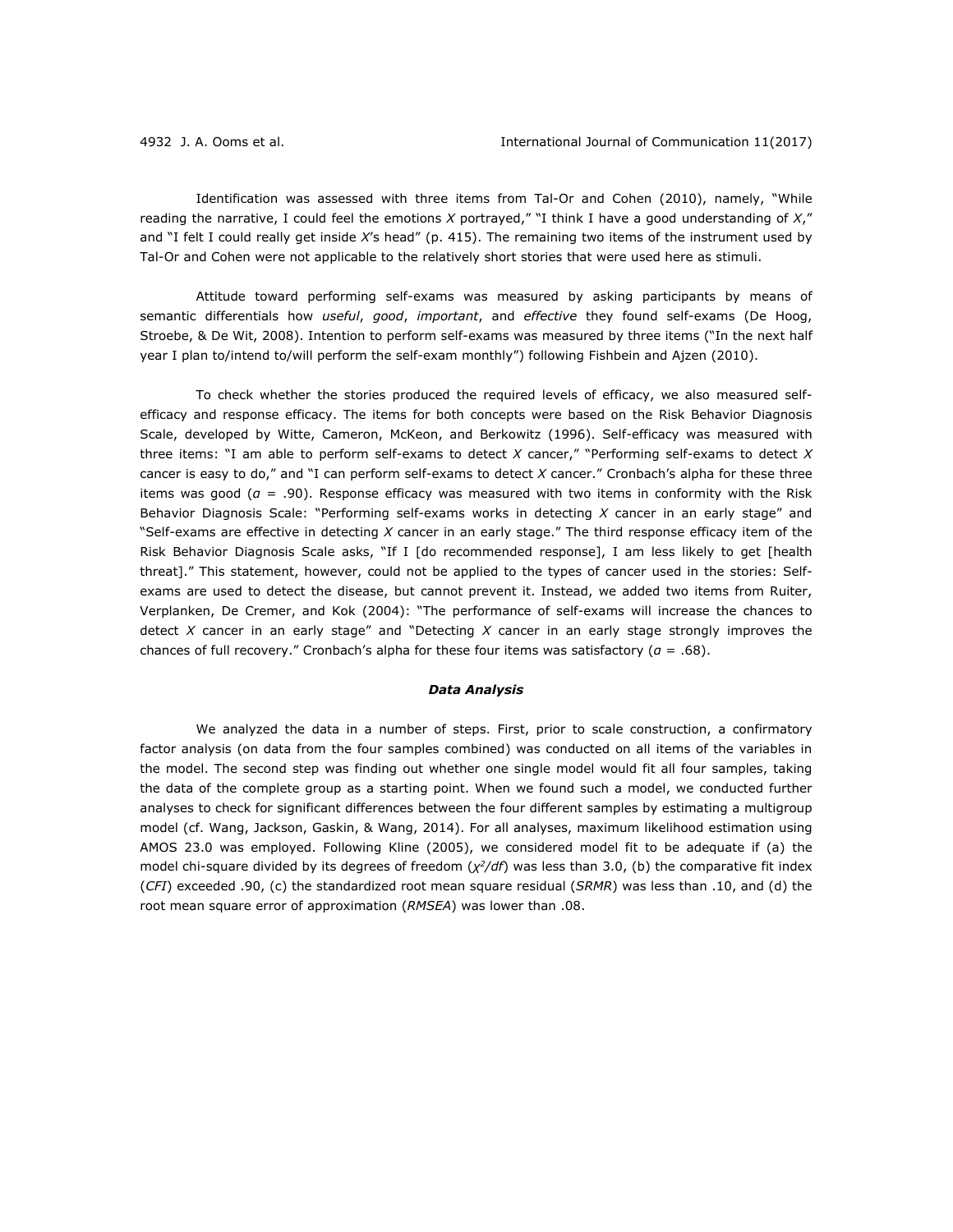## **Results**

#### *Measurement Model*

To assess content validity, we conducted a confirmatory factor analysis. One item ("I found my mind wandering while reading the narrative") was removed because of a low factor loading (.07). Furthermore, the standardized residual covariance matrix showed that one item (*anxious*) produced large residual covariances with multiple other items, particularly with an item of fear (*worried*). In view of the semantic similarity between *anxious* and *worried*, *anxious* was removed. Factor loadings of the remaining items ranged from .64 to .96, and correlations between the latent factors did not exceed .85, satisfying the criteria for a correct model (Kline, 2005). The final measurement model (see Figure 2) yielded a good fit for the complete group: *χ<sup>2</sup>*(296) = 546.40; *χ2/df* = 1.87; *CFI* = .979, *SRMR* = .036; *RMSEA* = .039, 90% *CI* [.034, 044], *p* = 1.00. Model fit was also satisfactory across the four separate samples.5 Consistent with the results of the confirmatory factor analysis, variable scores were calculated by averaging the underlying item scores. Appendix B displays descriptive statistics, Cronbach's alphas, and correlations for all variables (*N* = 564).

## *Test of the Hypothesized Model*

Our next step was to test the hypothesized model (as depicted in Figure 1) in the complete group as well as in each sample separately. According to Byrne (2001), model fit should be evaluated by focusing on the model as a whole and on the individual parameter estimates. Fit indices indicated that the specified path model was consistent neither with the data of the complete group nor with the data of the separate samples, as none of these satisfied the proposed criteria, with the possible exception of the breast cancer study (see Table 2).

 $\overline{a}$ 5For men on testicular cancer: *χ<sup>2</sup>*(296) = 417.97; *χ2/df* = 1.41; *CFI* = .931; *SRMR* = .074; *RMSEA* = .069, 90% *CI* [.053, .084], *p* = .029. For women on breast cancer: *χ<sup>2</sup>*(296) = 399.88; *χ2/df* = 1.35; *CFI* = .940; *SRMR* = .068; *RMSEA* = .058, 90% *CI* [.042, .072], *p* = .190. For men on skin cancer: *χ<sup>2</sup>*(296) = 443.65; *χ2/df* = 1.50; *CFI* = .942; *SRMR* = .062; *RMSEA* = .062, 90% *CI* [.050, .074], *p* = .049. For women on skin cancer: *χ<sup>2</sup>*(296) = 438.60; *χ2/df* = 1.48; *CFI* = .974; *SRMR* = .040; *RMSEA* = .045, 90% *CI* [.036, .053], *p* = .834.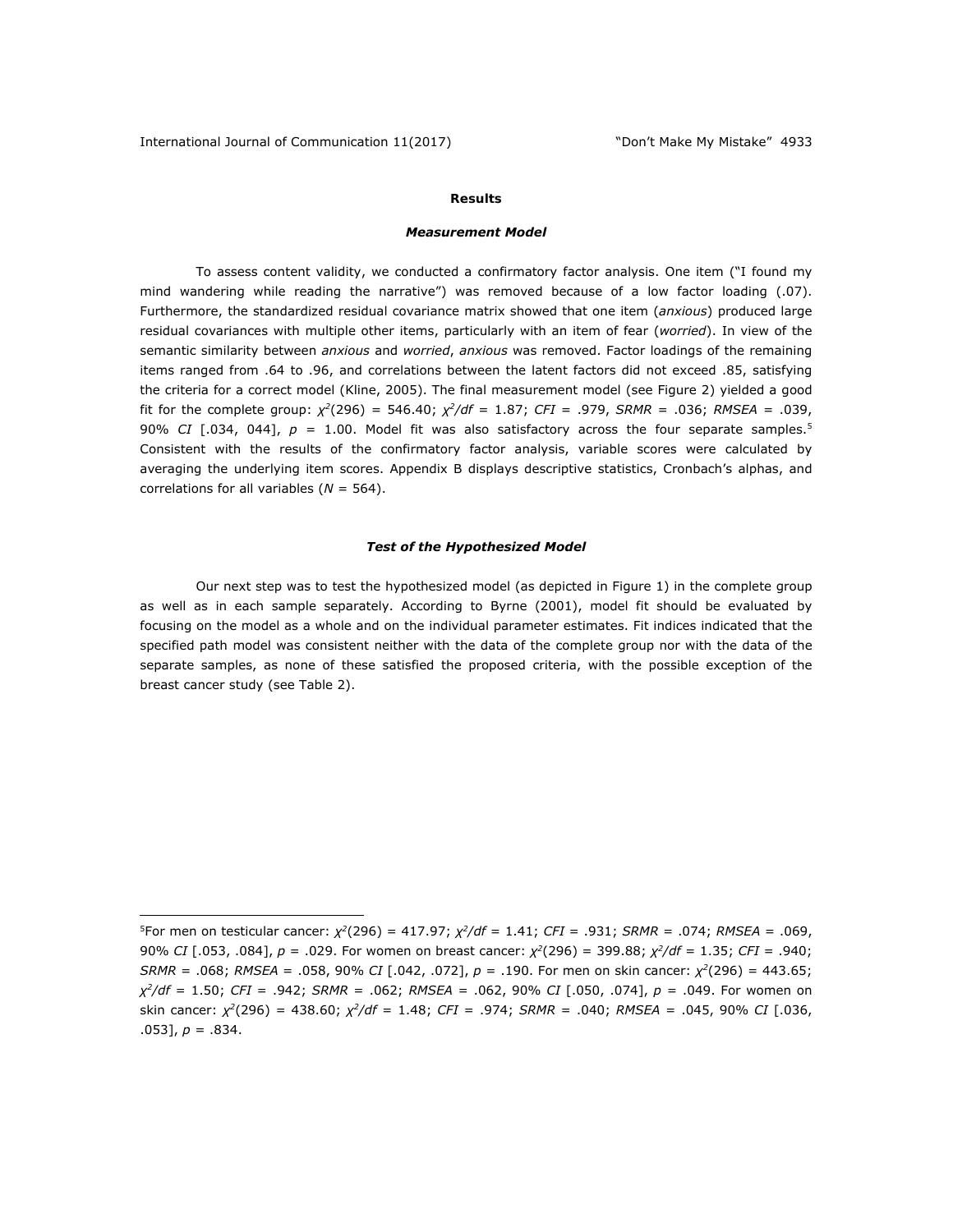

*Figure 2. Final measurement model, based on data of complete group (N = 564). AFT = attention-focused transportation.*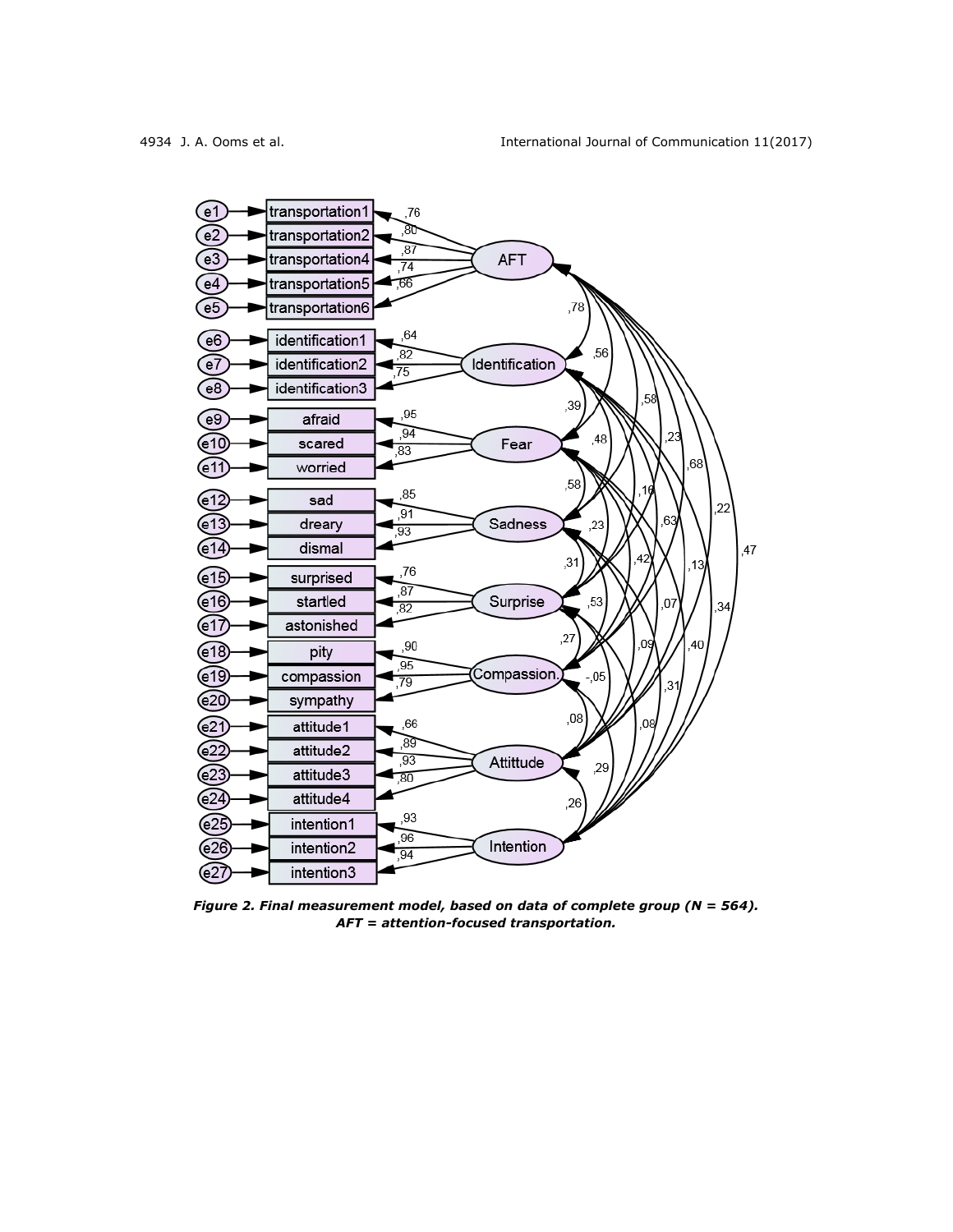| Table Li The Indices of the hypothesized rioden |        |                          |           |            |             |              |              |        |
|-------------------------------------------------|--------|--------------------------|-----------|------------|-------------|--------------|--------------|--------|
| Group                                           | $X^2$  | df                       | $x^2$ /df | <b>CFI</b> | <b>SRMR</b> | <b>RMSEA</b> | 90% CI       | р      |
| Recommended values                              |        | $\overline{\phantom{0}}$ | < 3.00    | > .90      | < .10       | $-.08$       |              | > 0.05 |
| Complete group                                  | 225.68 | 10                       | 22.57     | .836       | .086        | .196         | [.174, .218] | .000   |
| Breast cancer                                   | 17.56  | 10                       | 1.76      | .932       | .058        | .085         | [.000, .149] | .174   |
| Testicular cancer                               | 37.33  | 10                       | 3.73      | .873       | .078        | .177         | [.119, .240] | .001   |
| Skin cancer (women)                             | 137.94 | 10                       | 13.79     | .791       | .108        | .231         | [.198, .266] | .000   |
| Skin cancer (men)                               | 62.91  | 10                       | 6.29      | .790       | .101        | .203         | [.157, .253] | .000   |

## *Table 2. Fit Indices of the Hypothesized Model.*

*Note*. *CFI* = comparative fit index; *SRMR* = standardized root mean square residual; *RMSEA* = root mean square error of approximation.

## *Model Respecification*

Taking both statistical and theoretical considerations into account, we respecified the original model to achieve acceptable model fit for both the complete group and the four separate samples. Again, the complete group was taken as the starting point.

First, as suggested by Byrne (2001), we deleted the paths from identification to fear and to surprise because they had nonsignificant parameters. Furthermore, the paths from sadness to attitude and intention were dropped, just like the paths from fear to attitude and from surprise to intention.

Second, the modification indices were consulted. These suggested that the model fit would improve by adding paths between some of the emotions. Because earlier research (e.g., Dillard & Nabi, 2006; Dillard et al., 1996) showed that messages can arouse multiple emotions that are related to each other, we decided to allow the suggested direct paths that would result in the largest improvement in model fit, namely, from fear to sadness, from compassion to sadness, and from surprise to sadness. In addition, direct paths from AFT to attitude and from AFT to intention were added, which is consistent with earlier research (e.g., Oliver et al., 2012).

Third, as a result of the additions, the paths from identification to sadness, from compassion to attitude and from compassion to intention were no longer significant. Consequently, these three paths were dropped. After this, no more modification indices were suggested. However, the role of surprise in the model was unclear, as the path from AFT to surprise and from surprise to attitude turned out to be weak for the complete group and nonsignificant for most of the four samples separately. Subsequently, these paths were dropped as well. This decision was strengthened by the finding that exclusion of surprise improved model fit for all groups.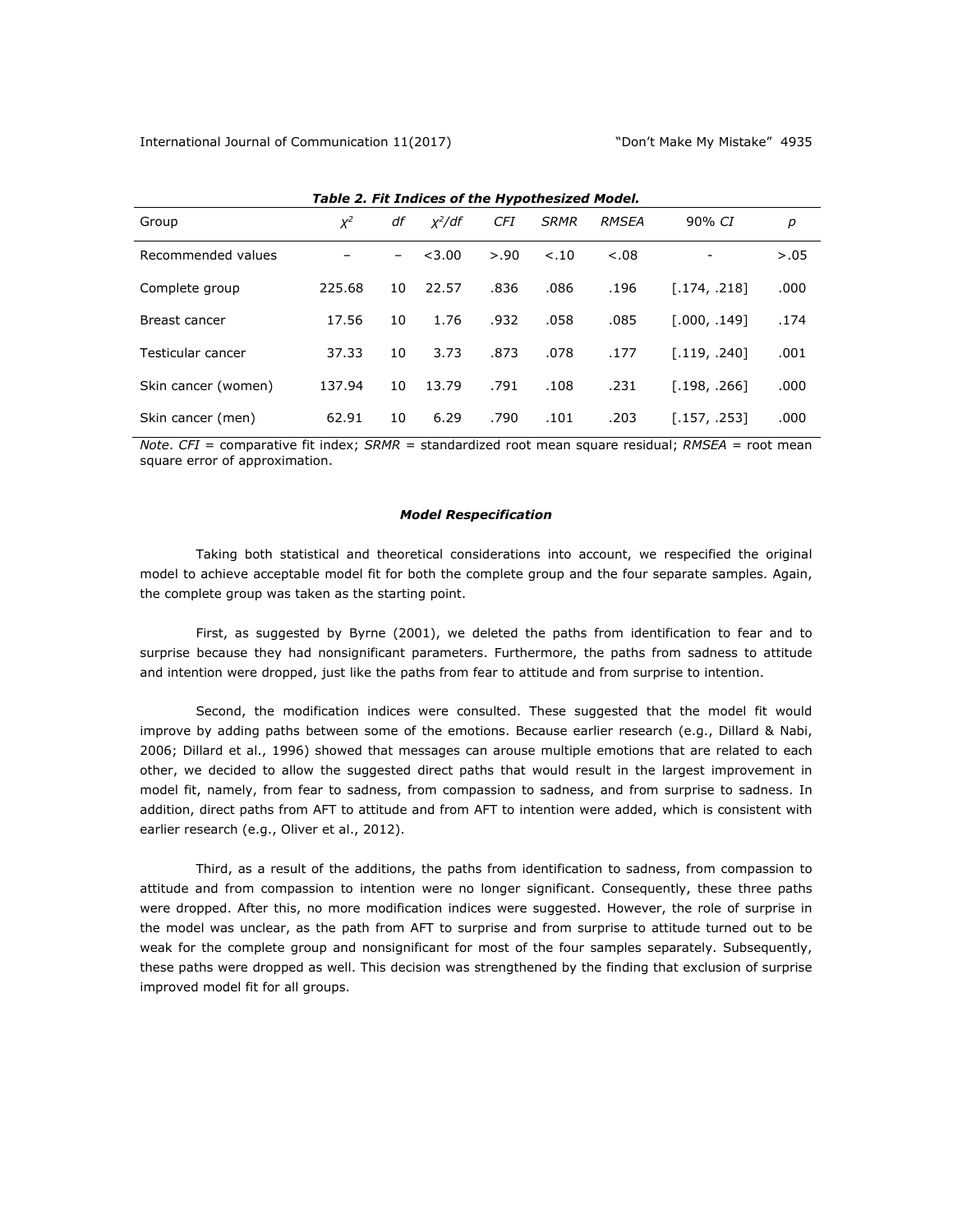$\overline{a}$ 

The respecified model had a good fit for the complete group as well as for the four separate samples.6 Only for women who read the story about skin cancer *χ2/df* and *RMSEA* were slightly above some of Kline's (2005) criteria (see Table 3). Figure 3 shows the final model.

Turning to the hypotheses, AFT turned out to be positively associated with identification (*β* = .64, *p* < .001), as predicted by H1. Consistent with H2a, H3a and H5a, AFT increased the arousal of fear (*β* = .51, *p* < .001), sadness (*β* = .19 *p* < .001), and compassion (*β* = .41, *p* < .001). Identification significantly predicted only compassion (*β* = .29, *p* < .01), supporting H5b, but invalidating H2b–4b.

*Table 3. Fit Indices of the Final Model.* 

| Group               | $X^2$  | df | $x^2/df$ | <b>CFI</b> | <b>SRMR</b> | <b>RMSEA</b> | 90% CI       | р      |  |
|---------------------|--------|----|----------|------------|-------------|--------------|--------------|--------|--|
| Recommended values  |        |    | < 3.00   | > .90      | < .10       | $-.08$       |              | > 0.05 |  |
| Complete group      | 20.758 | 10 | 2.08     | .991       | .027        | .044         | [.016, .070] | .613   |  |
| Breast cancer       | 14.727 | 10 | 1.47     | .958       | .051        | .067         | [.000, .135] | .308   |  |
| Testicular cancer   | 9.119  | 10 | 0.91     | 1.00       | .044        | .000         | [.000, .109] | .683   |  |
| Skin cancer (women) | 31.159 | 10 | 3.12     | .962       | .044        | .094         | [.058, .132] | .025   |  |
| Skin cancer (men)   | 10.364 | 10 | 1.04     | .999       | .039        | .017         | [.000, .098] | .652   |  |

*Note*. *CFI* = comparative fit index; *SRMR* = standardized root mean square residual; *RMSEA* = root mean square error of approximation.



*Figure 3. Final model (N = 564) with standardized estimates significant at p < .01 (error terms not shown).* 

<sup>&</sup>lt;sup>6</sup> Entering experience with cancer (i.e., having a family member or close friend who has experienced cancer) as a control variable did not affect the pattern of results.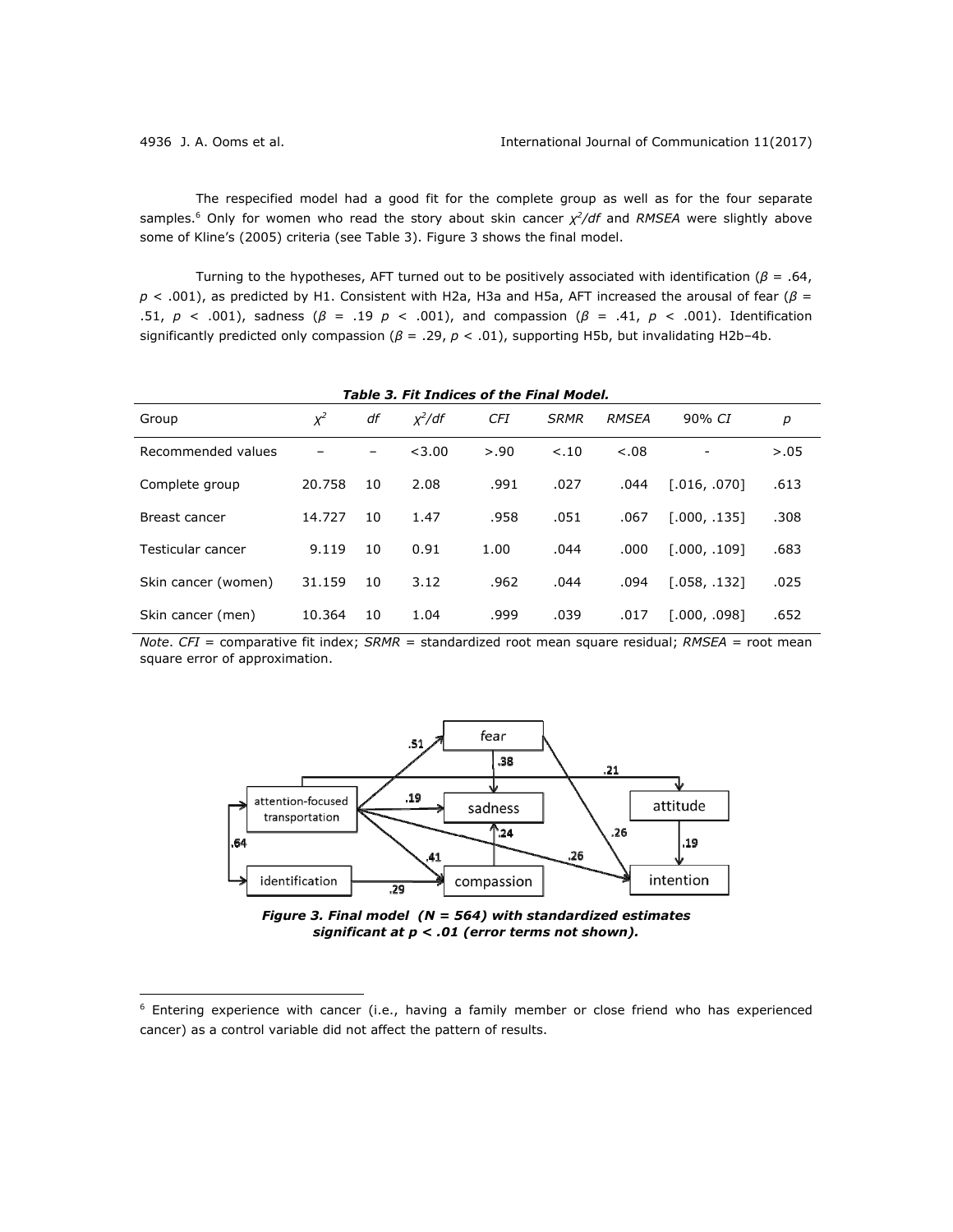$\overline{a}$ 

Mean scores on perceived efficacy turned out to be quite high<sup>7</sup> (response efficacy:  $M = 5.37$ , SD  $= 1.00$ ; self-efficacy:  $M = 4.67$ ,  $SD = 1.50$ ), suggesting that we can test H6 ("If perceived efficacy is high, fear will be positively associated with attitude (H6a) and intention (H6b)"). Fear only significantly and positively predicted intention (*β* = .26, *p* < .001), supporting H6b, but not H6a. H7–9 predicted that sadness, surprise, and compassion would be related to attitude and intention, but they were not supported. H10 that predicted attitude would be positively associated with intention was confirmed ( $\beta$  = .19,  $p \lt 0.001$ ). Finally, the final model implies that AFT indirectly may lead to intention via fear. Bootstrapping indeed revealed a significant indirect path (*β* = .17, 95% *CI* [.132, .231]).

#### *Multigroup Analysis*

To determine whether the relationships in the model based on the complete group (see Figure 3) would also hold for each of the four samples separately, we performed a multigroup analysis. In this analysis, we tested for differences between each sample and the remaining samples. The first significant difference was found between the testicular cancer sample and the remaining samples for the path from AFT to intention (*z* = 2.70, *p* < .01). For the complete group (without data from the testicular cancer sample), the relationship was positive and significant (*β* = .35, *p* < .001), whereas for men who read the story about testicular cancer, this relationship was not significant (*β* = .02, *p* = .89). The second significant difference was found between the breast cancer sample and the remaining samples, concerning the path from AFT to compassion ( $z = 1.69$ ,  $p < .10$ ). For the complete group (without data from the breast cancer study), the relationship was significantly more positive (*β* = .45, *p* < .001) than for women who read the story about breast cancer (*β* = .27, *p* < .05). No other significant differences were found, indicating that most paths in the model were consistent between the four samples.

#### **Discussion**

In this study, we examined the mechanism by which fear appeals―presented as narratives―may influence attitude and intentions toward health behaviors. Specifically, we tested the assumption that transportation and identification exert their persuasive influence by evoking emotional responses (Cohen, 2001; Green & Brock, 2000). In the context of our narrative fear appeals on cancer, we proposed that AFT and identification would be positively associated with fear, sadness, surprise, and compassion, which in turn would predict attitude and intentions toward performing self-exams. To test these hypotheses (summarized in Figure 1), we conducted a set of correlational studies and performed path analysis on the outcomes.

The results were largely in line with our initial model. AFT and identification were indeed associated with the felt emotions: AFT into the story positively predicted all four emotions, and

 $7$  Mean perceived efficacy scores were above the scale midpoint for each of the four studies separately. Men on testicular cancer: response efficacy, *M* = 5.56, *SD* = 0.97; self-efficacy, *M* = 5.41, *SD* = 1.40. Women on breast cancer: response efficacy,  $M = 5.59$ ,  $SD = 0.85$ ; self-efficacy,  $M = 4.86$ ,  $SD = 1.39$ . Men on skin cancer: response efficacy, *M* = 5.34, *SD* = 1.05; self-efficacy, *M* = 4.48, *SD* = 1.54. Women on skin cancer: response efficacy,  $M = 5.21$ ,  $SD = 1.01$ ; self-efficacy,  $M = 4.43$ ,  $SD = 1.47$ .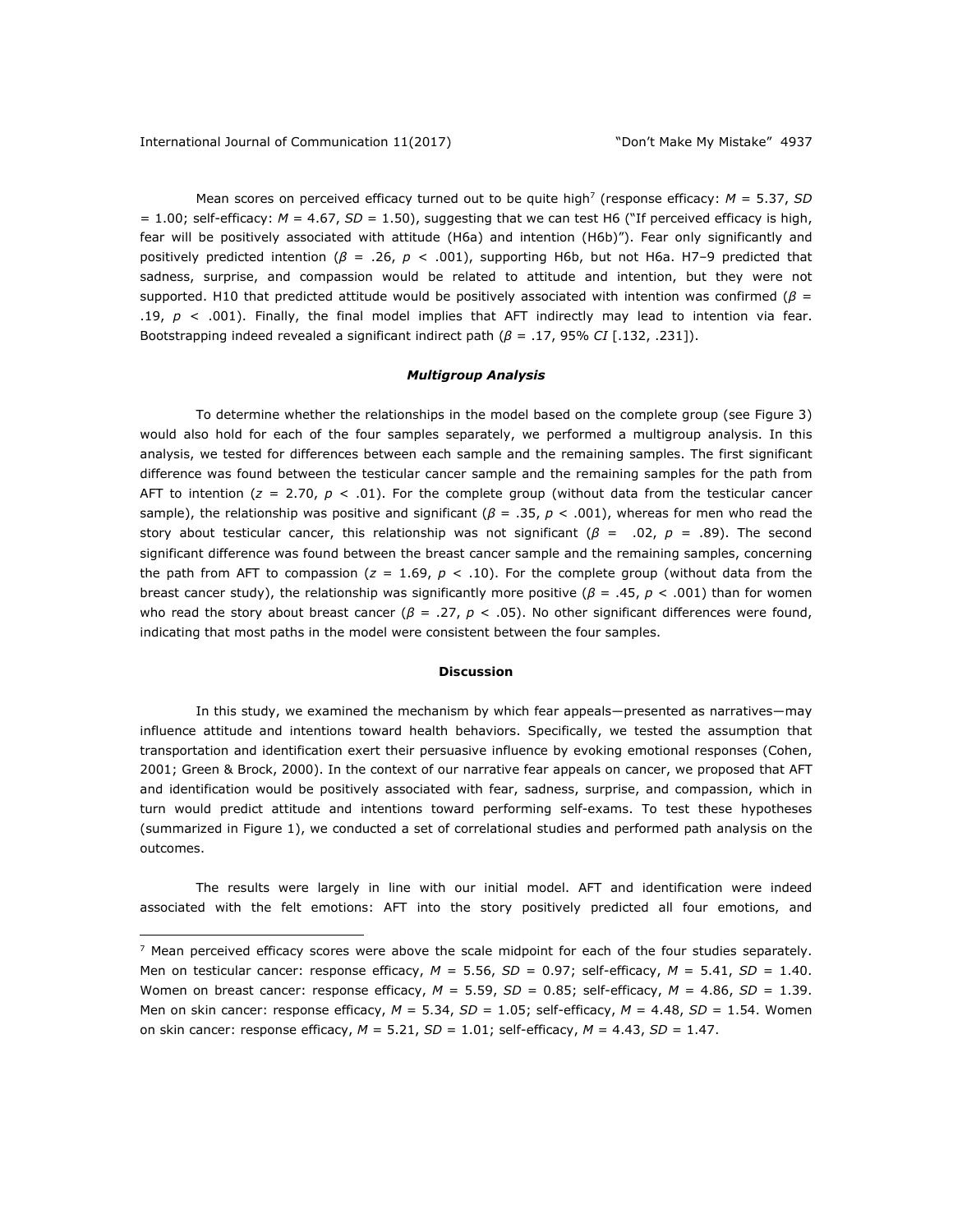identification with the student protagonist was related to stronger feelings of compassion. Of the emotions, however, only fear proved to significantly predict the intentions to follow the recommendation of performing a self-exam. Although fear can sometimes lead to defensive reactions (Peters, Ruiter, & Kok, 2013), this study shows that fear aroused through AFT has the potential to positively influence behavioral intentions.

Not only did AFT produce an indirect effect, mediated by fear, we also found a significant direct path from AFT to attitude and behavioral intention. This suggests that narrative persuasion can also occur in ways that do not involve emotion. Indeed, other research has suggested that narratives, and especially entertainment–education narratives, can increase persuasion by overcoming resistance (Green & Brock, 2000; Moyer-Gusé, 2008). Receivers who are confronted with health-threatening cancer messages may want to counterargue the message, as they wish to "maintain an illusion of invulnerability" (Kreuter et al., 2007, p. 223). Being transported into the story may reduce this counterarguing (Green & Brock, 2000; Kreuter et al., 2007). Future research should find out to what extent these two routes, one more emotional and one more cognitive, can actually function in parallel. In any case, it seems necessary to add narrative variables to models such as the EPPM, although it is not yet completely clear what the resulting model should look like. We must rely on future work to devise and test such an enriched model.

Some hypothesized relations were not supported by our data. First, as expected, we found that AFT and identification are related, but the effects of identification turned out to be different from those of AFT. Whereas AFT was associated with all four emotions and also with the message outcomes, identification was significantly associated only with compassion. These findings support earlier research showing that transportation and identification are indeed different constructs (Tal-Or & Cohen, 2010). Our results are also consistent with those of Murphy et al. (2011), who found that transportation was the best predictor of changes in attitudes and behavior. It is important to bear in mind the operationalization of transportation in our study. Due to the specific kind of our story (we used a testimonial of someone who shared his/her experiences with cancer), we excluded a number of items that were used in previous research because we felt they were not pertinent to the message at hand. Although it would be methodologically advantageous for researchers working in the field of narrative persuasion to always use the same set of items to measure concepts such as transportation, in practice this seems very difficult to do because of substantial differences between the narratives used in various studies, ranging from simple pictures to small vignettes to elaborate written stories, movies, and television series (cf. Appel et al., 2015). It is crucial then that researchers are clear about exactly which items they chose, and why they did so, to avoid incorrect assumptions about the operationalization of transportation that is under discussion. Our findings suggest that identification with the main character may be less important than immersion in the story as a whole. It also implies that if it is necessary to choose, health campaign designers better aim for a high level of AFT in their messages than for strong identification with the protagonist.

We also hypothesized that emotions other than fear (in our case, sadness, surprise, and compassion) would be associated with the message outcomes, as proposed by Dillard and Nabi (2010; see also Popova, 2012), but this hypothesis was not supported by our data. One explanation could be that a difference exists in feeling emotions through a story and experiencing them based on real events. Consequently, the action tendencies may to some extent be different from those elicited by real events.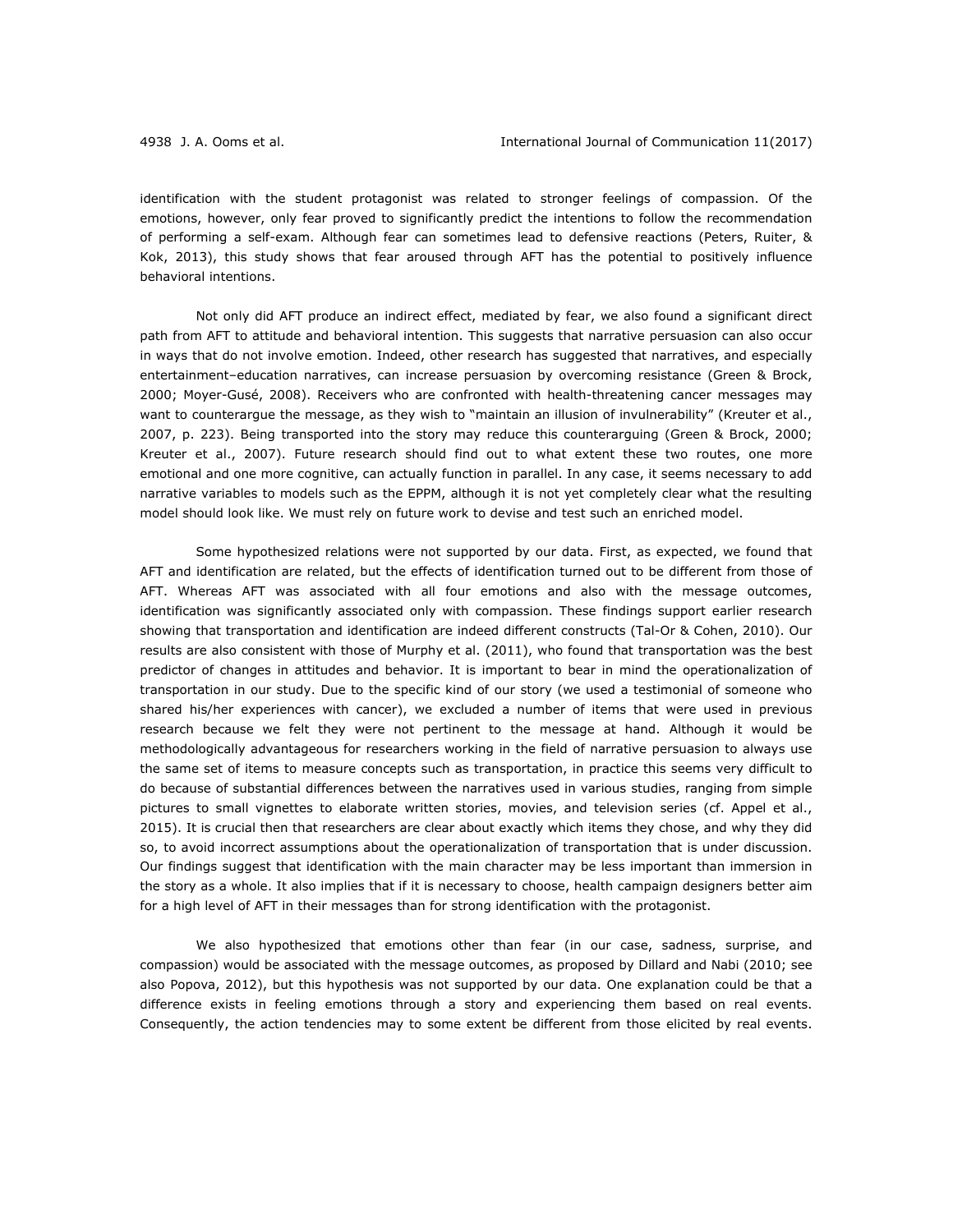For instance, with regard to sadness, it is unlikely that a reader feels the same sadness as a protagonist who is suffering from cancer. It is more likely that the reader feels a "diluted" version of sadness, which may result in a weaker action tendency.

The reason why compassion did not affect behavioral intentions may be found in a slightly different direction. Compassion typically leads to the desire to help others (Lazarus, 1991), resulting in one's attention being focused on someone else. In our study, however, we asked respondents to indicate whether they intended to perform self-exams, making them focus on themselves rather than on others. Future studies should take into account that there is a possible difference in direction between the empathic feelings and the proposed action.

As far as the emotion of surprise is concerned, the path from AFT to attitude turned out to be significant for the complete group of respondents, but not for any of the four samples separately. Earlier research also has shown mixed findings on the effects of surprise (e.g., Dillard et al., 1996). Therefore, we chose to remove surprise from the model. We rely on future research to see whether this was the right decision.

Finally, although all directed paths we hypothesized in our model were motivated by experimental research, their causality should be tested in further experiments. The results of our correlational study identified variables that are worth studying in such experiments. For example, it would be interesting to see whether AFT remains the central concept when behavioral intentions are measured that focus not on the self (e.g., performing self-exams), but on the other (e.g., donating to a cancer research fund). Perhaps, identification will be more influential for this other-directed behavioral intention. In that case, it might also be tested which of these two concepts is most important, for instance, by changing the level of identification while keeping transportation constant. Such experiments will help us understand the mechanism underlying narrative persuasion, and allow us to design maximally persuasive narrative health messages. Furthermore, we found that both male and female participants could equally identify with a male or female protagonist, which seems to go against the idea of Slater and Rouner (2002) that similarity is an important predictor of identification. Although this finding suggests that there is no need for tailoring of health messages with respect to gender, future research should further examine the relationship between actual similarity, perceived similarity, and identification.

To conclude, our study contributes to the literature on fear appeals and narratives as well as on the persuasive effects of emotions, by showing that (1) attention-focused transportation was directly and positively associated with attitude and behavioral intention toward performing self-exams, whereas identification was not; (2) attention-focused transportation was positively associated with four emotions: fear, sadness, surprise, and compassion, whereas identification correlated positively with only one emotion: compassion; and (3) of all emotions, only fear predicted the intention to perform self-exams. Taken together, these findings suggest that attention-focused transportation is a crucial concept in the processing of narrative fear appeals.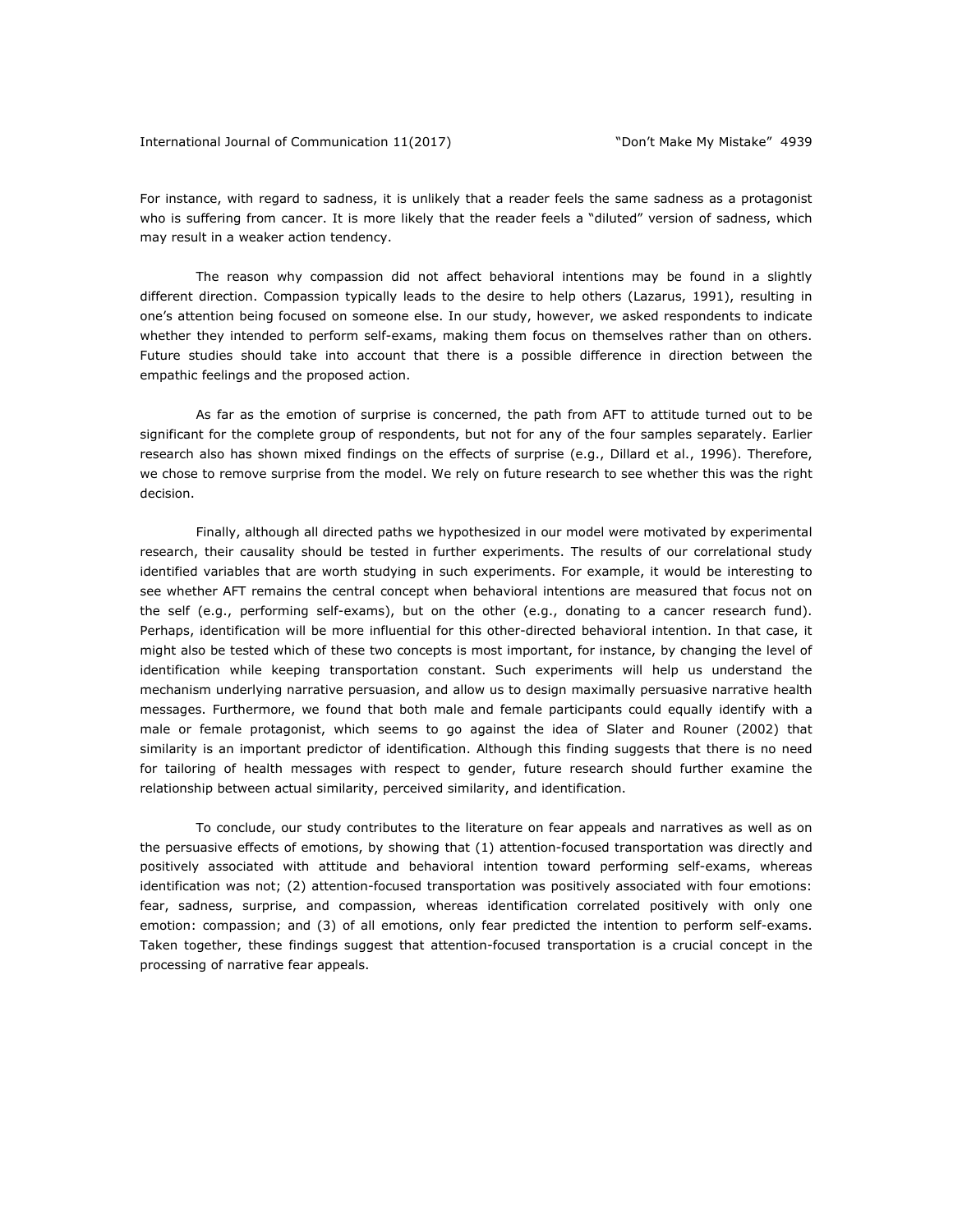## **References**

- Abbott, H. P. (2002). *The Cambridge introduction to narrative*. Cambridge, UK: Cambridge University Press.
- Alden, D. L., Mukherjee, A., & Hoyer, W. D. (2000). The effects of incongruity, surprise and positive moderators on perceived humor in television advertising. *Journal of Advertising, 29*(2), 1–15.
- Appel, M., Gnambs, T., Richter, T., & Green, M. (2015). The Transportation Scale–Short Form (TS-SF). *Media Psychology, 18*, 243–266.
- Banerjee, S. C., & Greene, K. (2012). Role of transportation in the persuasion process: Cognitive and affective responses to antidrug narratives. *Journal of Health Communication, 17,* 564–581.
- Bilandzic, H., & Busselle, R. (2013). Narrative persuasion. In J. P. Dillard & L. Shen (Eds.), *The SAGE handbook of persuasion: Developments in theory and practice* (pp. 200–219). Los Angeles, CA: SAGE Publications.
- Braddock, K., & Dillard, J. P. (2016). Meta-analytic evidence for the persuasive effect of narratives on beliefs, attitudes, intentions, and behaviors. *Communication Monographs, 83*(4), 446–467.
- Busselle, R., & Bilandzic, H. (2009). Measuring narrative engagement. *Media Psychology, 12*(4), 321–347.
- Byrne, B. M. (2001). *Structural equation modeling with AMOS: Basic concepts, applications and programming*. Mahwah, NJ: Erlbaum.
- Cohen, J. (2001). Defining identification: A theoretical look at the identification of audiences with media characters. *Mass Communication & Society, 4*(3), 245–264.
- Consedine, N. S., & Moskowitz, J. T. (2007). The role of discrete emotions in health outcomes: A critical review. *Applied & Preventive Psychology, 12,* 59–75.
- De Graaf, A., Hoeken, H., Sanders, J., & Beentjes, J. W. J. (2012). Identification as a mechanism of narrative persuasion. *Communication Research, 39*(6), 802–823.
- De Hoog, N., Stroebe, W., & De Wit, J. B. F. (2008). The processing of fear-arousing communications: How biased processing leads to persuasion. *Social Influence, 3*(2), 84–113.
- Dillard, J. P. (1994). Rethinking the study of fear appeals: An emotional perspective. *Communication Theory, 4*(4), 295–323.
- Dillard, J. P., & Nabi, R. L. (2006). The persuasive influence of emotion in cancer prevention and detection messages. *Journal of Communication, 56,* 123–139.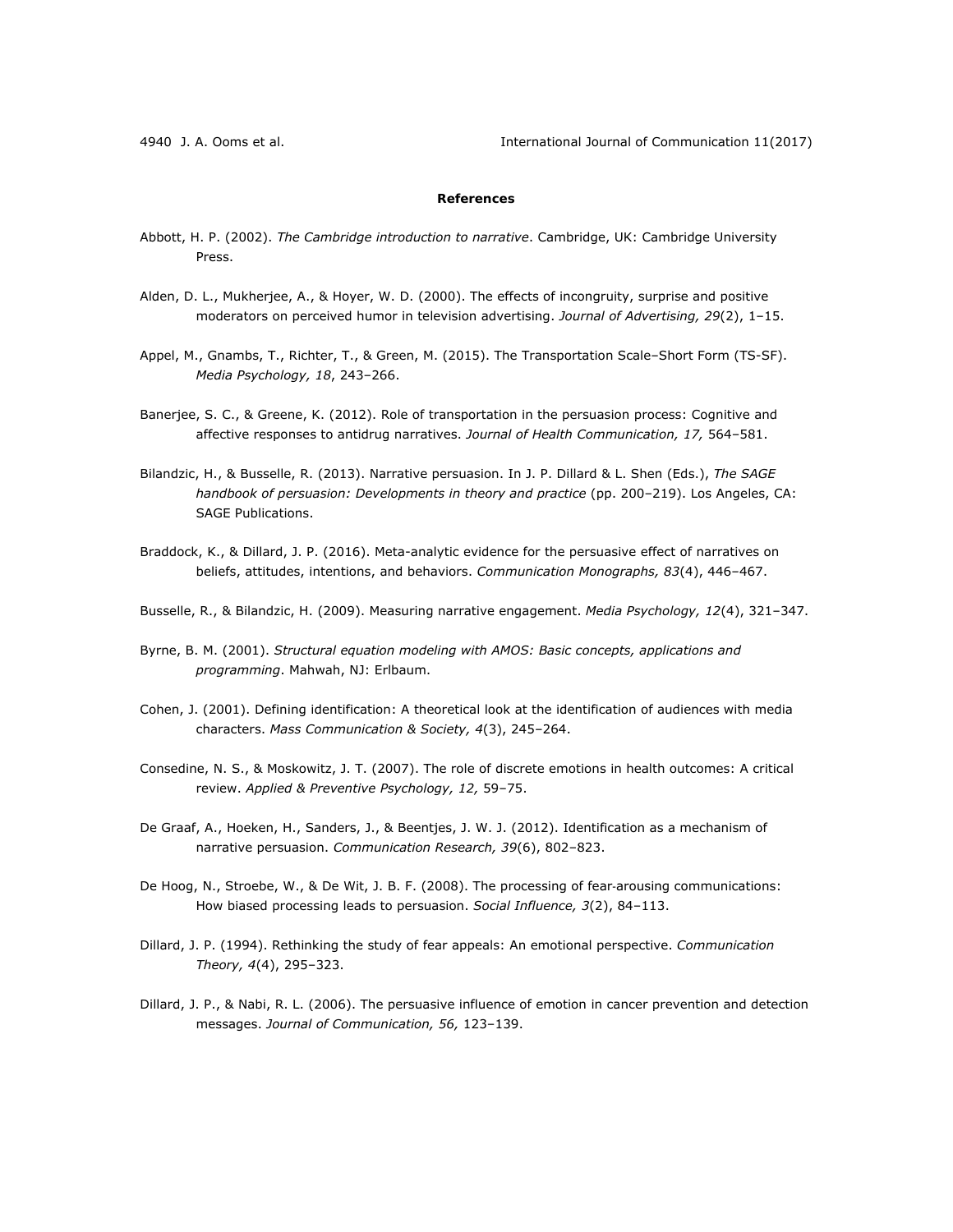- Dillard, J. P., & Peck, E. (2000). Affect and persuasion: Emotional responses to public service announcements. *Communication Research, 27*(4), 461–495.
- Dillard, J. P., Plotnick, C. A., Godbold, L. C., Freimuth, V. S., & Edgar, T. (1996). The multiple affective outcomes of AIDS PSAs: Fear appeals do more than scare people. *Communication Research, 23*(1), 44–72.
- Fishbein, M., & Ajzen, I. (2010). *Predicting and changing behavior: The reasoned action approach*. New York, NY: Psychology Press.
- Fishbein, M., & Yzer, M. C. (2003). Using theory to design effective health behavior interventions. *Communication Theory, 13*(2), 164–183.
- Goetz, J. L., Keltner, D., & Simon-Thomas, E. (2010). Compassion: An evolutionary analysis and empirical review. *Psychological Bulletin, 136*(3), 351–374.
- Green, M. C., & Brock, T. C. (2000). The role of transportation in the persuasiveness of public narratives. *Journal of Personality and Social Psychology, 79*(5), 701–721.
- Hoeken, H., & Sinkeldam, J. (2014). The role of identification and perception of just outcome in evoking emotions in narrative persuasion. *Journal of Communication, 64,* 935–955.
- Kline, R. B. (2005). *Principles and practice of structural equation modeling* (2nd ed.). New York, NY: Guilford Press.
- Kreuter, M. W., Green, M. C., Cappella, J. N., Slater, M. D., Wise, M. E., Story, D., . . . Woolley, S. (2007). Narrative communication in cancer prevention and control: A framework to guide research and application. *Annals of Behavioral Medicine, 33*(3), 221–235.
- Lazarus, R. S. (1991). *Emotion and adaptation*. New York, NY: Oxford University Press.
- Mauss, I. B., & Robinson, M. D. (2009). Measures of emotion: A review. *Cognition and Emotion, 23*(2), 209–237.
- Morman, M. (2000). The influence of fear appeals, message design, and masculinity on men's motivation to perform the testicular self-exam. *Journal of Applied Communication Research, 28*(2), 91–116.
- Moyer-Gusé, E. (2008). Toward a theory of entertainment persuasion: Explaining the persuasive effects of entertainment–education messages. *Communication Theory, 18,* 407–425.
- Moyer-Gusé, E., & Nabi, R. L. (2010). Explaining the effects of narrative in an entertainment television program: Overcoming resistance to persuasion. *Human Communication Research, 36*, 26–52.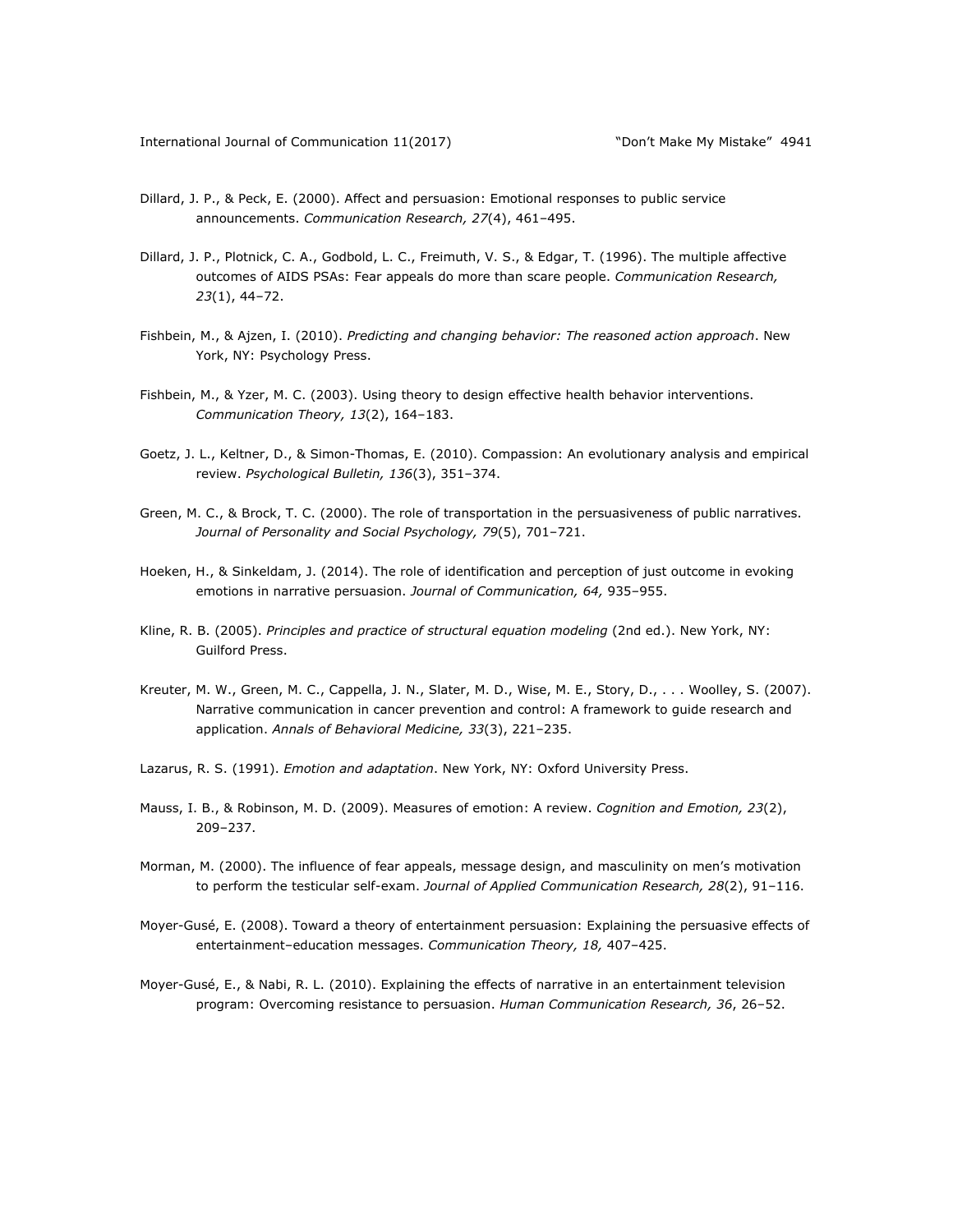- Murphy, S. T., Frank, L. B., Chatterjee, J. S., & Baezconde-Garbanati, L. (2013). Narrative versus nonnarrative: The role of identification, transportation, and emotion in reducing health disparities. *Journal of Communication, 63,* 116–137.
- Murphy, S. T., Frank, L. B., Moran, M. B., & Patnoe-Woodley, P. (2011). Involved, transported, or emotional? Exploring the determinants of change in knowledge, attitudes, and behavior in entertainment-education. *Journal of Communication*, *61*, 407–431.
- Myrick, J. G. (2015). *The role of emotions in preventative health communication*. London, UK: Lexington Books.
- Myrick, J. G., & Oliver, M. B. (2014). Laughing and crying: Mixed emotions, compassion, and the effectiveness of a YouTube PSA about skin cancer. *Health Communication, 30,* 820–829.
- Nabi, R. L. (2010). The case for emphasizing discrete emotions in communication research. *Communication Monographs, 77*(2), 153–159.
- Oliver, M. B., Dillard, J. P., Bae, K., & Tamul, D. J. (2012). The effect of narrative news format on empathy for stigmatized groups. *Journalism & Mass Communication Quarterly, 89*(2), 205–224.
- Ooms, J., Jansen, C., & Hoeks, J. (2015). The EPPM put to the test: Evaluating four basic propositions. *Dutch Journal of Applied Linguistics, 4*(2), 241–256.
- Ordonana, J. R., González-Javier, F., Espín-López, L., & Gómez-Amor, J. (2009). Self-report and psychophysiological responses to fear appeals. *Human Communication Research, 35,* 195–220.
- Park, H. S. (2000). Relationships among attitudes and subjective norms: Testing the theory of reasoned action across cultures. *Communication Studies, 51*(2), 162–175.
- Peters, G. Y., Ruiter, R. A. C., & Kok, G. (2013). Threatening communication: A critical re-analysis and a revised meta-analytic test of fear appeal theory. *Health Psychology Review, 7,* 8–31.
- Popova, L. (2012). The extended parallel process model: Illuminating the gaps in research. *Health Education & Behavior*, *39*(4), 455–473.
- Ruiter, R. A. C., Verplanken, B., De Cremer, D., & Kok, G. (2004). Danger and fear control in response to fear appeals: The role of need for cognition. *Basic and Applied Social Psychology, 26*(1), 13–24.
- Silvia, P. J. (2009). Looking past pleasure: Anger, confusion, disgust, pride, surprise, and other unusual aesthetic emotions. *Psychology of Aesthetics, Creativity, and the Arts, 3*(1), 48–51.
- Slater, M. D., & Rouner, D. (2002). Entertainment-education and elaboration likelihood: Understanding the processing of narrative persuasion. *Communication Theory, 12*(2), 173–191.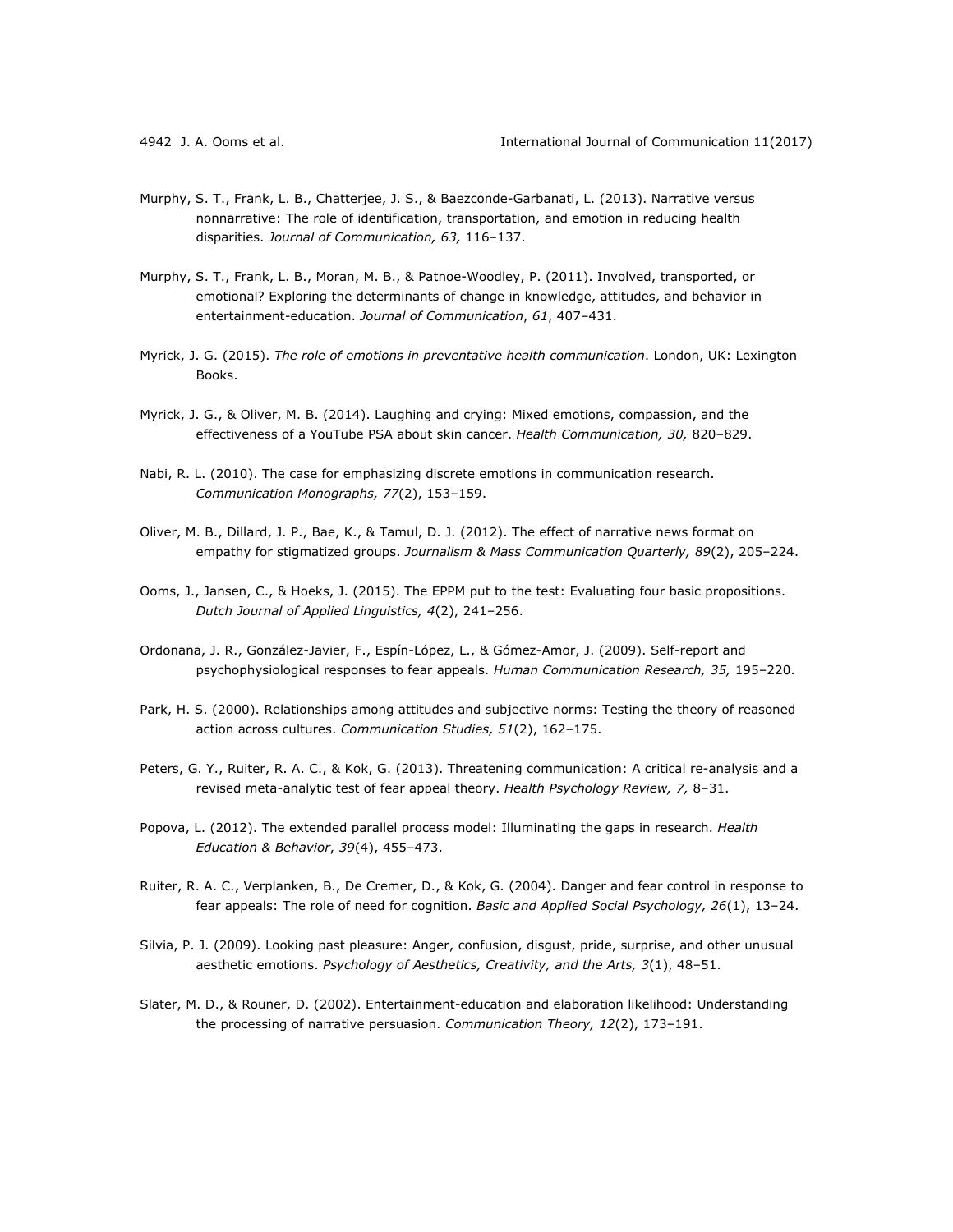- Tal-Or, N., & Cohen, J. (2010). Understanding audience involvement: Conceptualizing and manipulating identification and transportation. *Poetics, 38,* 402–418.
- Tannenbaum, M. B., Hepler, J., Zimmerman, R. S., Saul, L., Jacobs, S., Wilson, K., & Albarracín, D. (2015). Appealing to fear: A meta-analysis of fear appeal effectiveness and theories. *Psychological Bulletin*, *141*(6), 1178–1204.
- Wang, J.-L., Jackson, L. A., Gaskin, J., & Wang, H.-Z. (2014). The effects of social networking site (SNS) on college students' friendship and well-being. *Computers in Human Behavior, 37,* 229–236.
- Witte, K. (1992). Putting the fear back into fear appeals: The extended parallel process model. *Communication Monographs, 59,* 329–349.
- Witte, K. (1998). Fear as motivator, fear as inhibitor: Using the extended parallel process model to explain fear appeal successes and failures. In P. A. Anderson & L. K. Guerrero (Eds.), *Handbook of communication and emotion: Research, theory, applications, and contexts* (pp. 423–450). London, UK: Academic Press.
- Witte, K., & Allen, M. (2000). A meta-analysis of fear appeals: Implications for effective public health campaigns. *Health Education & Behavior, 27*(5)*,* 591–615.
- Witte, K., Cameron, K. A., McKeon, J. K., & Berkowitz, J. M. (1996). Predicting risk behaviors: Development and validation of a diagnostic scale. *Journal of Health Communication, 1*(4), 317–341.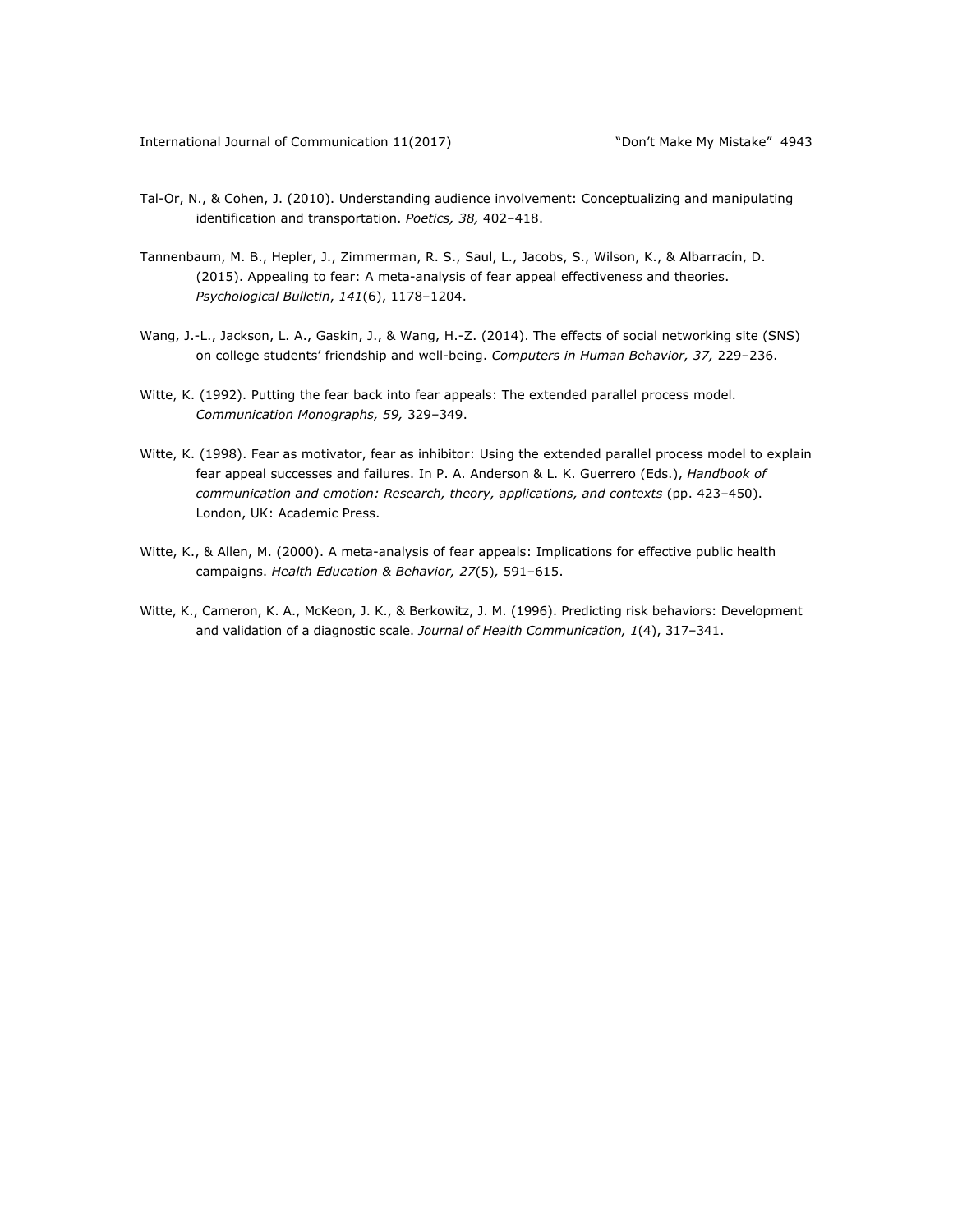## **Appendix A: Material on Testicular Cancer**

My name is Bart. I am 22 years old and I study law at the University of Groningen. At this point in my life, I thought I had everything under control—I had a great girlfriend, solid job prospects, a nice apartment, lots of money, and loyal friends. What I didn't have under control was developing cancer. But not just any cancer, testicular cancer to be specific. I had no clue that it is the most common form of cancer in guys ages 15–30. I started having some pain in my left testicle. After about a month, I finally went to the doctor because my girlfriend pushed me to. To my horror, the doctor found cancer.

## *Metastasized*

Only one week after the diagnosis, my left testicle was removed. But that didn't stop the misery. I could no longer have sex with my girlfriend because I had trouble getting and keeping an erection. With only one testicle, I felt so embarrassed. We broke up last week. I dropped out of my college, fraternity, and soccer team, mainly because I didn't have any energy left and because my so-called friends started treating me different. The chemotherapy made me lose my hair, and I feel sick all the time. But that's not all.

The really bad news is that the cancer has spread to my liver, and the doctor gives me only a small chance of beating it. I keep thinking, I am only 22 years old, this isn't supposed to be happening!

## *Too Macho*

If I had discovered the tumor earlier, I might have really improved my chances of beating cancer. I had heard of the testicular self-exam (TSE) to check for tumors, but it seemed nonsense to me. None of my friends ever talked about it, and I guess none of them did the exam either. Now, what do I have to show for my macho attitude? No girlfriend, no sex, no hair, and barely any friends. And I'm terminally ill. Perhaps, I won't survive.

## *Better Early Than (Too) Late*

Dear reader, don't make my mistake. Don't let your pride and ego keep you from doing the selfexam. It's really simple: Once a month, after a warm shower, roll each testicle gently between your thumb and fingers. Feel for any hard lumps. If you have pain in your testicles, or if you find a lump, go see your doctor immediately. He tells me there is a big chance of survival if it is caught early.

Learn the TSE and do it once a month. It will save your life!